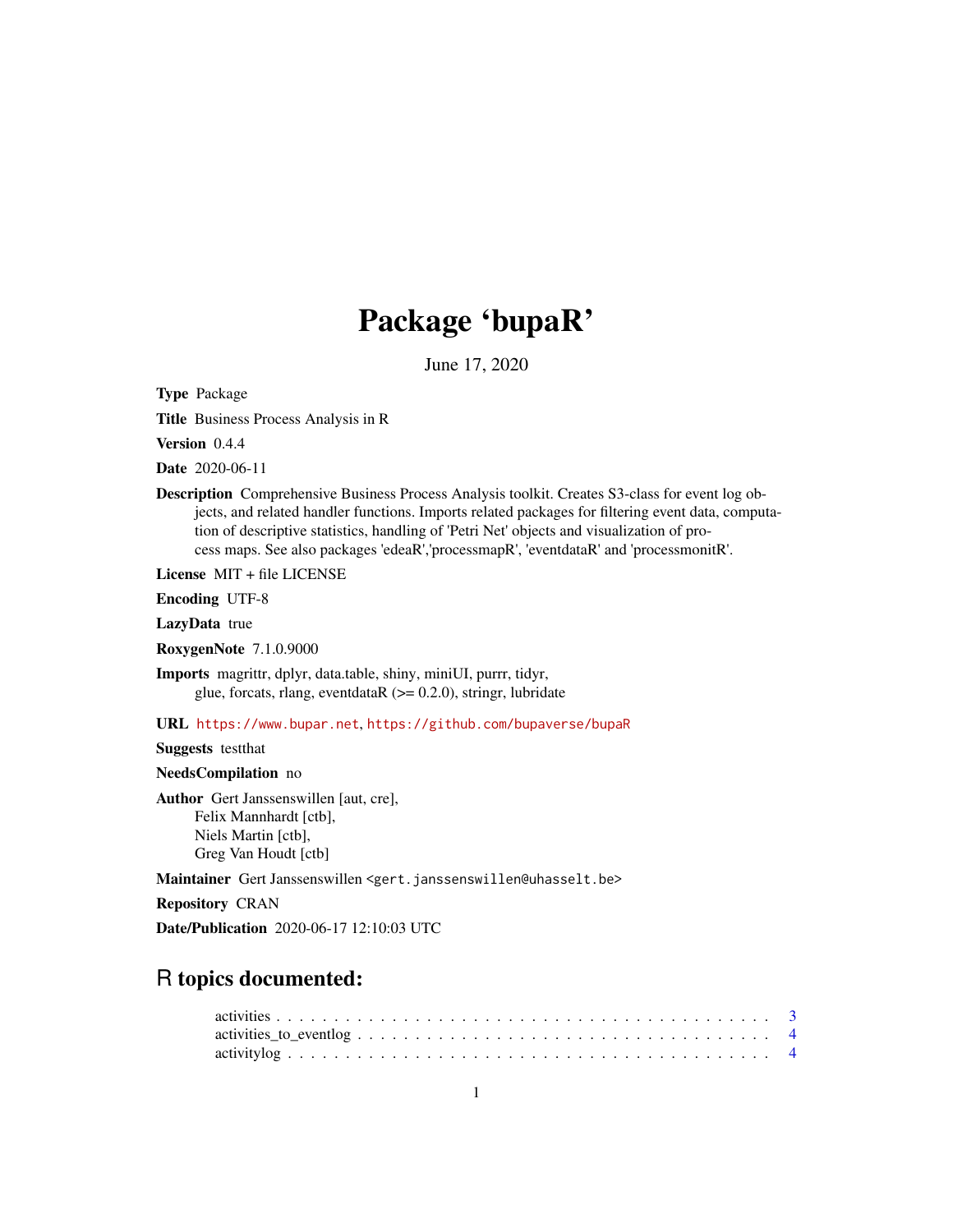|                                                                                                                    | 5    |
|--------------------------------------------------------------------------------------------------------------------|------|
|                                                                                                                    | 6    |
|                                                                                                                    | 7    |
|                                                                                                                    | 7    |
|                                                                                                                    | 8    |
|                                                                                                                    | 9    |
|                                                                                                                    | 9    |
| $assign\_instance_id \dots \dots \dots \dots \dots \dots \dots \dots \dots \dots \dots \dots \dots \dots$          | 10   |
|                                                                                                                    | 11   |
|                                                                                                                    | 11   |
|                                                                                                                    | 12   |
|                                                                                                                    | 13   |
|                                                                                                                    | 13   |
|                                                                                                                    | 14   |
|                                                                                                                    | 14   |
| durations                                                                                                          | 15   |
|                                                                                                                    | 15   |
|                                                                                                                    |      |
|                                                                                                                    | 17   |
|                                                                                                                    | 18   |
|                                                                                                                    | 18   |
|                                                                                                                    | - 19 |
|                                                                                                                    | 20   |
| $group_by_activity_instance \dots \dots \dots \dots \dots \dots \dots \dots \dots \dots \dots \dots \dots \dots$   | 21   |
|                                                                                                                    | 21   |
|                                                                                                                    | 22   |
|                                                                                                                    | 22   |
|                                                                                                                    | 23   |
|                                                                                                                    | 23   |
|                                                                                                                    | 24   |
|                                                                                                                    | 25   |
|                                                                                                                    | 26   |
|                                                                                                                    | 26   |
|                                                                                                                    | 27   |
|                                                                                                                    | 28   |
|                                                                                                                    |      |
|                                                                                                                    | 29   |
|                                                                                                                    | 30   |
|                                                                                                                    | 30   |
| $print.eventlog \dots \dots \dots \dots \dots \dots \dots \dots \dots \dots \dots \dots \dots \dots$               | 31   |
| $print.eventlog_mapping \dots \dots \dots \dots \dots \dots \dots \dots \dots \dots \dots \dots \dots \dots \dots$ | 31   |
| resources                                                                                                          | 32   |
|                                                                                                                    | 32   |
|                                                                                                                    | 33   |
|                                                                                                                    | 34   |
|                                                                                                                    | 34   |
|                                                                                                                    | 36   |
|                                                                                                                    | 37   |
|                                                                                                                    | 38   |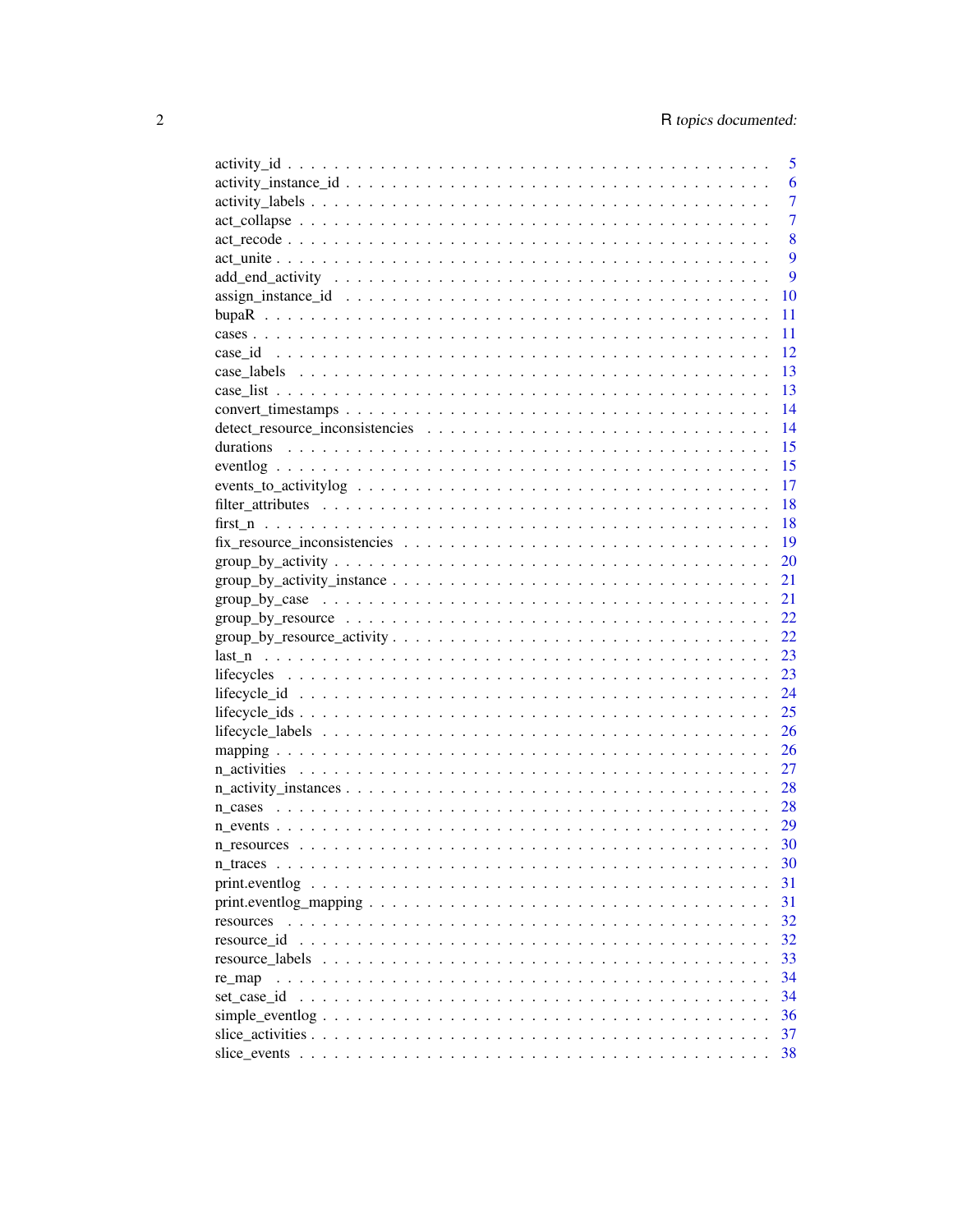#### <span id="page-2-0"></span>activities 3

| Index |  |
|-------|--|
|       |  |
|       |  |
|       |  |
|       |  |
|       |  |
|       |  |

activities *Activities*

## Description

Returns a tbl\_df containing a list of all activity types in the event log, with their absolute and relative frequency

## Usage

```
activities(eventlog)
## S3 method for class 'eventlog'
activities(eventlog)
## S3 method for class 'grouped_eventlog'
activities(eventlog)
```
## Arguments

eventlog The event log to be used. An object of class eventlog.

## Methods (by class)

- eventlog: Generate activity list for eventlog
- grouped\_eventlog: Generate activity list for grouped eventlog

## See Also

[activity\\_id](#page-4-1),[activity\\_instance\\_id](#page-5-1), [eventlog](#page-14-1)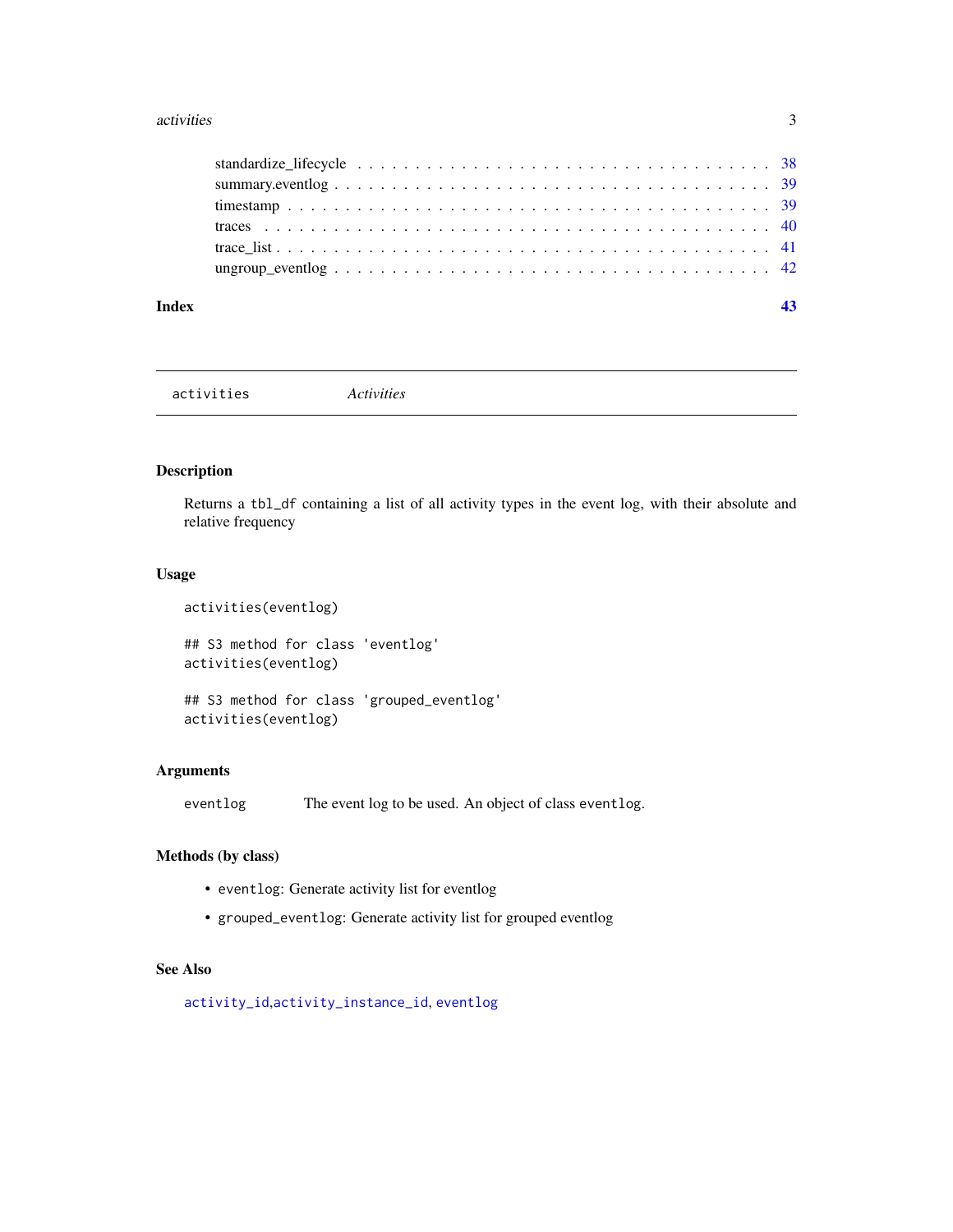```
activities_to_eventlog
```
*Create event log from list of activity instances*

## Description

Create event log from list of activity instances

## Usage

```
activities_to_eventlog(
  activity_log,
  case_id,
  activity_id,
  resource_id,
  timestamps
)
```
## Arguments

| activity_log | A data frame where each row is an activity instances                                                                     |
|--------------|--------------------------------------------------------------------------------------------------------------------------|
| case_id      | Column name of the case identifier                                                                                       |
| activity_id  | Column name of the activity identifier                                                                                   |
| resource_id  | Column name of the resource identifier                                                                                   |
| timestamps   | A vector of column names containing different timestamp. To column names<br>will be transformed to lifecycle identifiers |

activitylog *Create activity log*

## Description

Create activity log

## Usage

activitylog(activitylog, case\_id, activity\_id, resource\_id, lifecycle\_ids)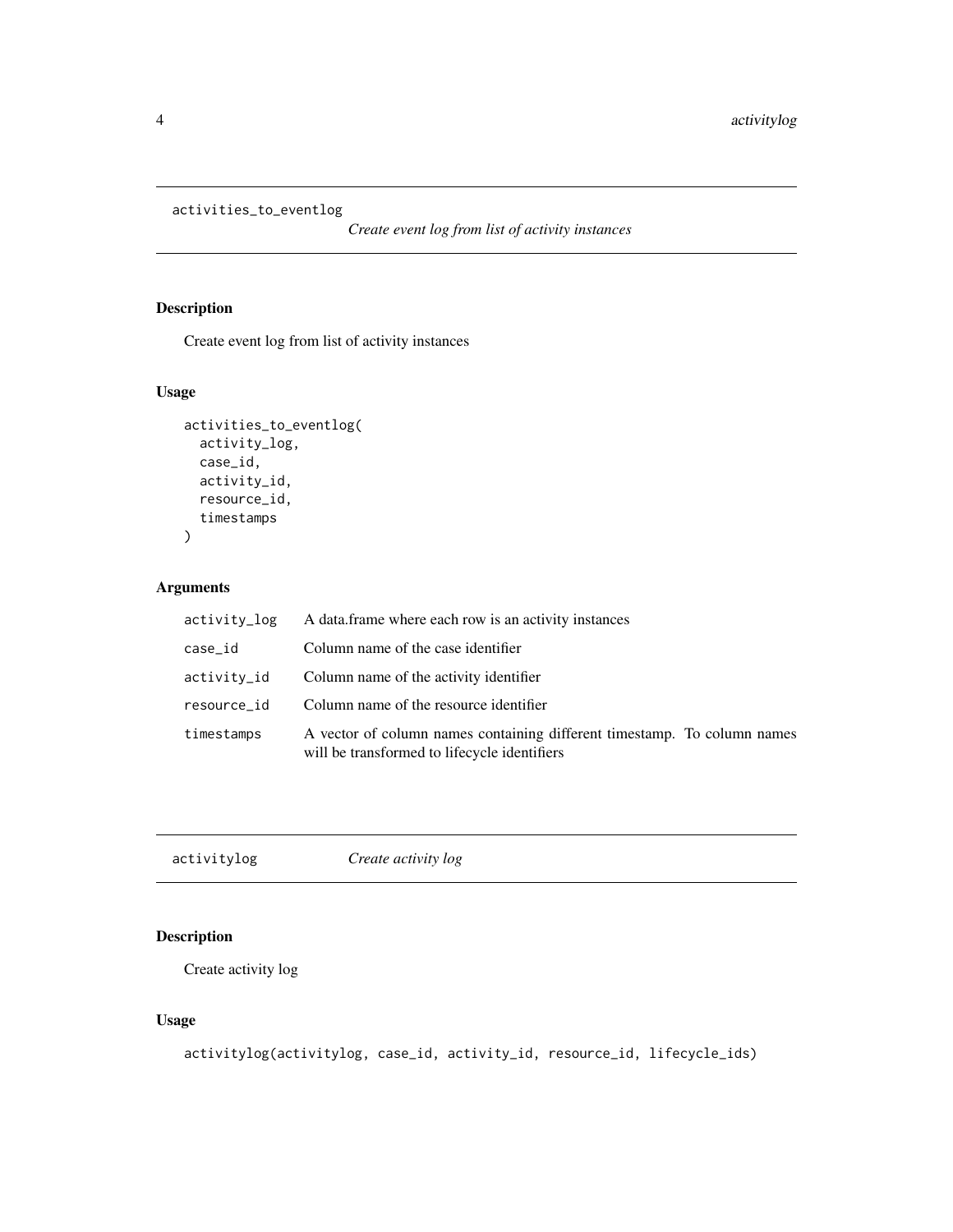## <span id="page-4-0"></span>activity\_id 5

## Arguments

| The case classifier of the activity log. A character vector containing variable<br>case_id<br>names of length 1 or more.<br>The activity classifier of the activity log. A character vector containing variable<br>activity_id<br>names of length 1 or more.<br>The resource identifier of the activity log. A character vector containing variable<br>resource_id<br>names of length 1 or more.<br>The columns with timestamps refering to different lifecycle events. A character<br>lifecycle_ids<br>vector of 1 or more. These should have one of the folliwing names: "sched-<br>These colomns should be of the Date or POSIX ct class. | activitylog | The data object to be used as activity log. This can be a data, frame or tbl_df.                       |
|----------------------------------------------------------------------------------------------------------------------------------------------------------------------------------------------------------------------------------------------------------------------------------------------------------------------------------------------------------------------------------------------------------------------------------------------------------------------------------------------------------------------------------------------------------------------------------------------------------------------------------------------|-------------|--------------------------------------------------------------------------------------------------------|
|                                                                                                                                                                                                                                                                                                                                                                                                                                                                                                                                                                                                                                              |             |                                                                                                        |
|                                                                                                                                                                                                                                                                                                                                                                                                                                                                                                                                                                                                                                              |             |                                                                                                        |
|                                                                                                                                                                                                                                                                                                                                                                                                                                                                                                                                                                                                                                              |             |                                                                                                        |
|                                                                                                                                                                                                                                                                                                                                                                                                                                                                                                                                                                                                                                              |             | ule","assign","reassign","start","suspend","resume","abort_activity","abort_case","complete","manualsk |

<span id="page-4-1"></span>

| activity_id | Activity classifier |  |
|-------------|---------------------|--|
|-------------|---------------------|--|

## Description

Get the activity classifier of an object of class eventlog.

## Usage

activity\_id(x)

## S3 method for class 'eventlog' activity\_id(x)

## S3 method for class 'eventlog\_mapping' activity\_id(x)

## S3 method for class 'activitylog' activity\_id(x)

## S3 method for class 'activitylog\_mapping' activity\_id(x)

#### Arguments

x An eventlog of eventlog\_mapping

## Methods (by class)

- eventlog: Retrieve activity identifier from eventlog
- eventlog\_mapping: Retrieve activity identifier from eventlog mapping
- activitylog: Retrieve activity identifier from activitylog
- activitylog\_mapping: Retrieve activity identifier from activitylog mapping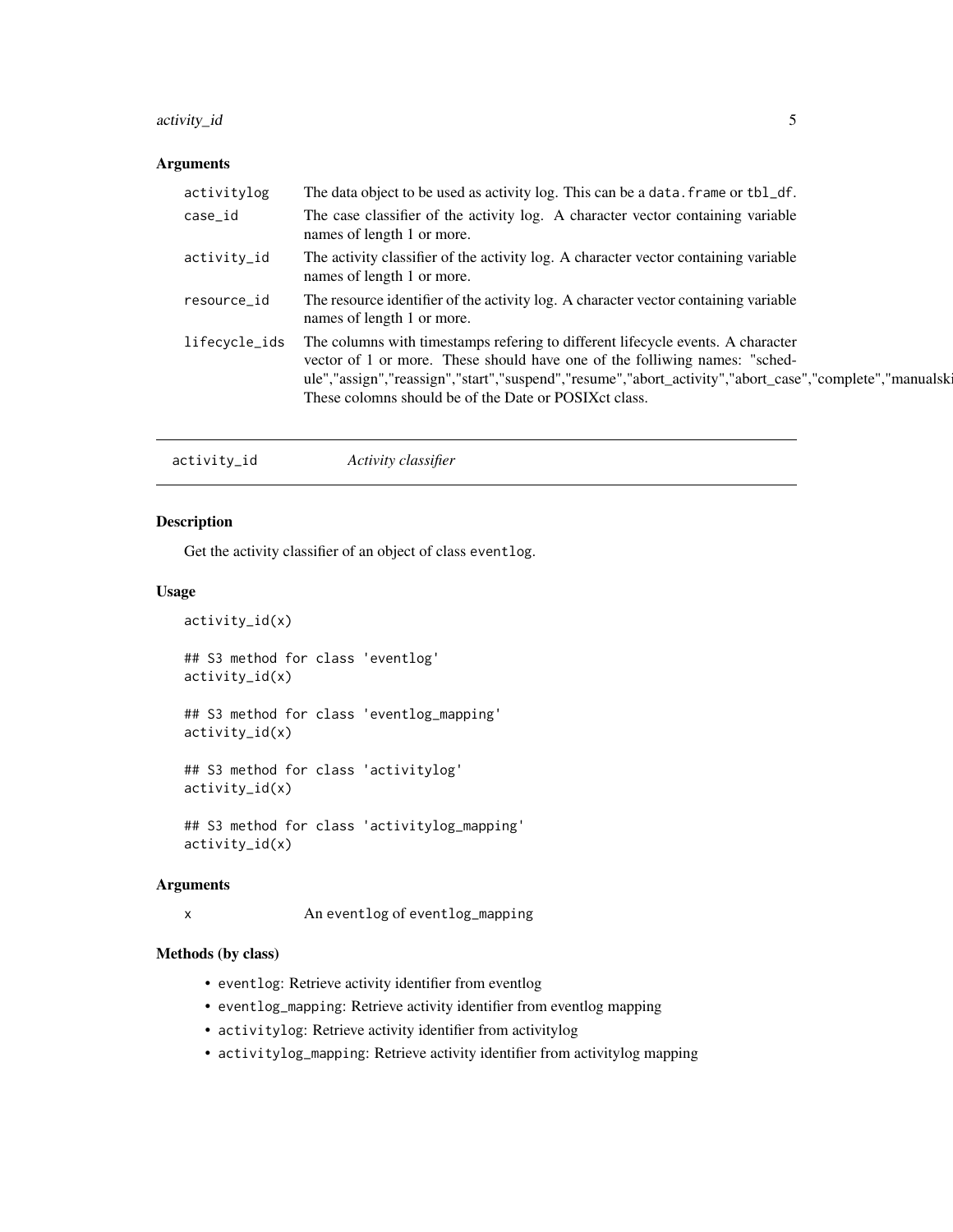## See Also

[eventlog](#page-14-1), [mapping](#page-25-1)

```
Other Eventlog classifiers: activity_instance_id(), case_id(), lifecycle_ids(), lifecycle_id(),
mapping(), resource_id(), timestamp()
```
<span id="page-5-1"></span>activity\_instance\_id *Activity instance classifier*

## Description

Get the activity instance classifier of an object of class eventlog.

#### Usage

```
activity_instance_id(x)
## S3 method for class 'eventlog'
activity_instance_id(x)
## S3 method for class 'eventlog_mapping'
activity_instance_id(x)
## S3 method for class 'activitylog'
activity_instance_id(x)
## S3 method for class 'activitylog_mapping'
activity_instance_id(x)
```
#### Arguments

x An eventlog of eventlog\_mapping

#### Methods (by class)

- eventlog: Retrieve activity instance identifier from eventlog
- eventlog\_mapping: Retrieve activity instance identifier from eventlog mapping
- activitylog: Retrieve activity instance identifier from activitylog
- activitylog\_mapping: Retrieve activity instance identifier from activitylog mapping

## See Also

```
Other Eventlog classifiers: activity_id(), case_id(), lifecycle_ids(), lifecycle_id(),
mapping(), resource_id(), timestamp()
```
<span id="page-5-0"></span>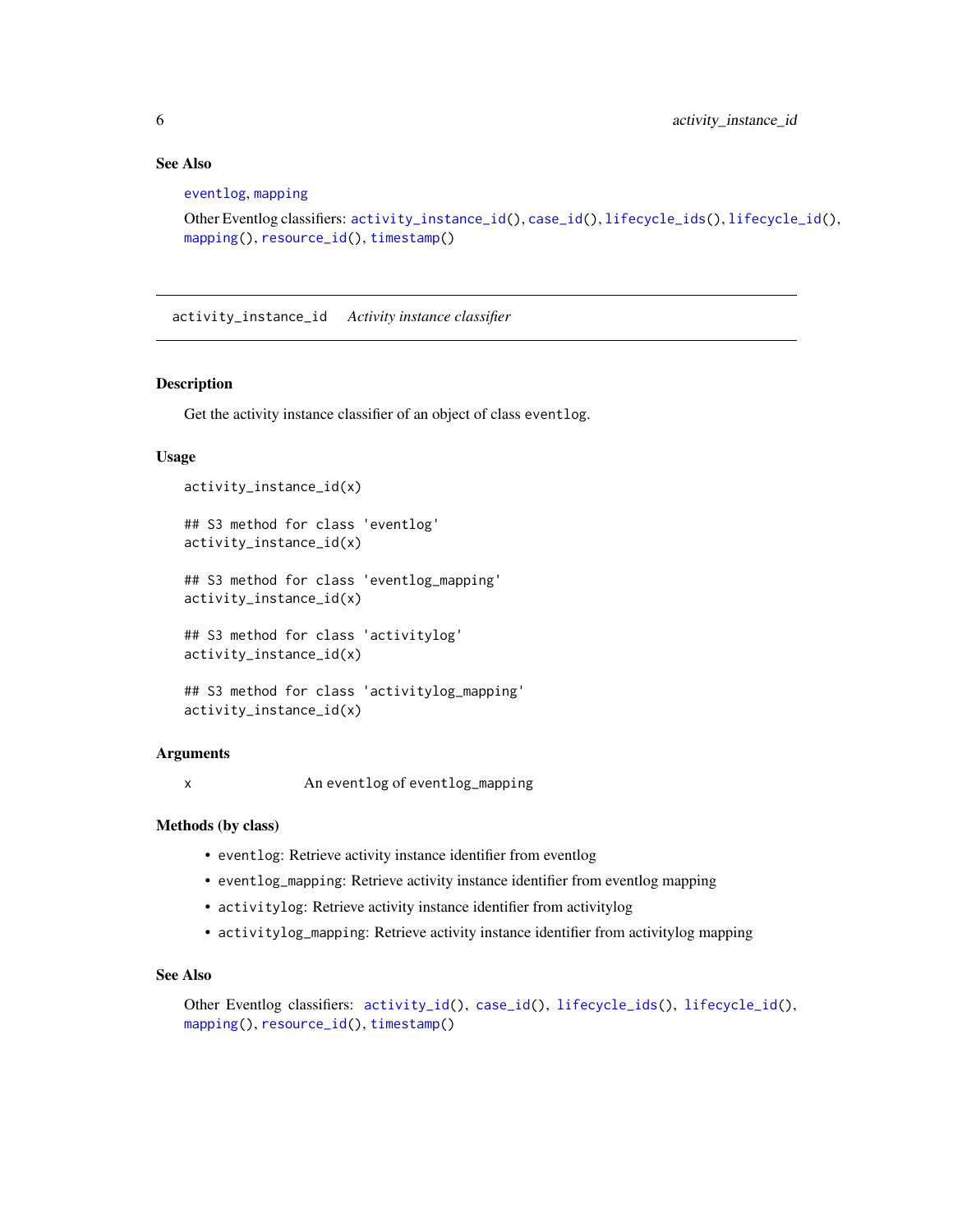<span id="page-6-0"></span>activity\_labels *Get vector of activity labels*

## Description

Retrieve a vector containing all unique activity labels

#### Usage

```
activity_labels(eventlog)
```
## S3 method for class 'eventlog' activity\_labels(eventlog)

## Arguments

eventlog Eventlog

## Methods (by class)

• eventlog: Retrieve activity labels from eventlog

<span id="page-6-1"></span>act\_collapse *Collapse activity labels of a sub process into a single activity*

## Description

Collapse activity labels of a sub process into a single activity

#### Usage

```
act_collapse(eventlog, ..., method)
```

```
## S3 method for class 'eventlog'
act_collapse(eventlog, ..., method = c("entry_points", "consecutive"))
```

| eventlog | An eventlog object                                                                                                                                                                                                                                                |
|----------|-------------------------------------------------------------------------------------------------------------------------------------------------------------------------------------------------------------------------------------------------------------------|
| $\ddots$ | A series of named character vectors. The activity labels in each vector will be<br>collapsed into one activity with the name of the vector.                                                                                                                       |
| method   | Defines how activities are collapsed: "entry_points" heuristically learns which<br>of the specified activities occur at the start and end of the subprocess and col-<br>lapses accordingly. "consecutive" collapses consecutive sequences of the activ-<br>ities. |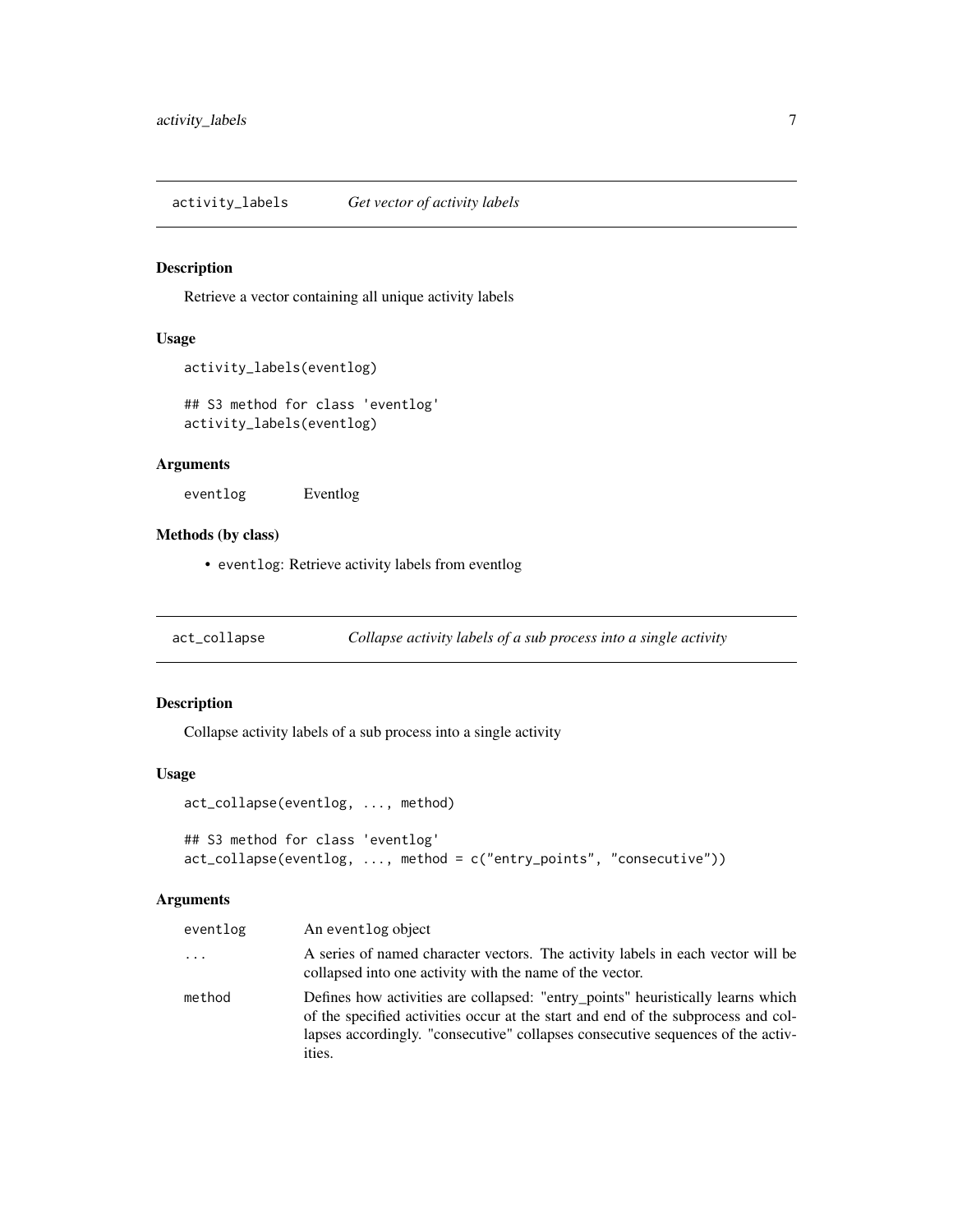## Details

There are different strategies to collapse activity labels (argument 'method'). The "entry points" method aims to learn the start and end activities of the sub process, by looking at the first and last activity in each case over the whole log. Subsequently, it will create a new instance of the sub process each time there is an end activity followed by a start activity. This strategy will not take into account other activities happening in the mean time. The "consecutive" method will create an instance each time a new sequence of sub activities is started. This strategy will thus only take into account interruptions of the other activity labels.

#### Methods (by class)

• eventlog: Collapse activity labels of a subprocess into a single activity

#### See Also

Other Activity processing functions: [act\\_recode\(](#page-7-1)), [act\\_unite\(](#page-8-1))

<span id="page-7-1"></span>act\_recode *Recode activity labels*

#### **Description**

Recode one or more activity labels through specifying their old and new label

#### Usage

```
act_recode(eventlog, ...)
## S3 method for class 'eventlog'
act_recode(eventlog, ...)
```
#### Arguments

eventlog An object of class eventlog.

... A sequence of named character vectors of length one where the names gives the new label and the value gives the old label. Labels not mentioned will be left unchanged.

#### Methods (by class)

• eventlog: Recode activity labels of event log

#### See Also

```
eventlog, activity_id, act_unite
Other Activity processing functions: act_collapse(), act_unite()
```
<span id="page-7-0"></span>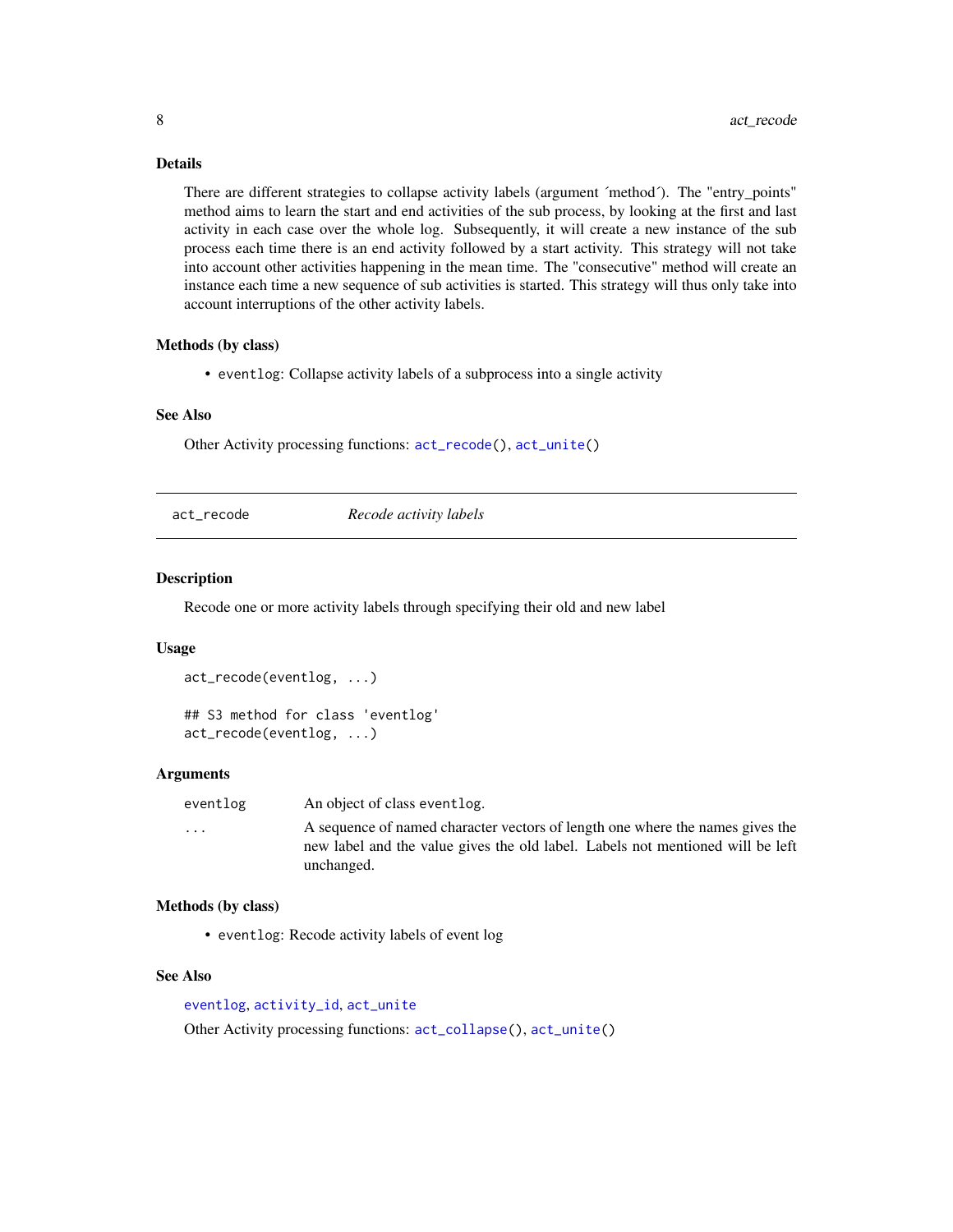<span id="page-8-1"></span><span id="page-8-0"></span>

Recode two or different more activity labels two a uniform activity label

#### Usage

```
act_unite(eventlog, ...)
```

```
## S3 method for class 'eventlog'
act_unite(eventlog, ...)
```
#### Arguments

| eventlog                | An object of class event log.                                                                              |
|-------------------------|------------------------------------------------------------------------------------------------------------|
| $\cdot$ $\cdot$ $\cdot$ | A series of named character vectors. The activity labels in each vector will be<br>replaced with the name. |

#### Methods (by class)

• eventlog: Unite activity labels in event log

## See Also

[eventlog](#page-14-1), [activity\\_id](#page-4-1), [act\\_recode](#page-7-1)

Other Activity processing functions: [act\\_collapse\(](#page-6-1)), [act\\_recode\(](#page-7-1))

add\_end\_activity *Add artificial start/end activities to*

## Description

Add artificial start/end activities to

## Usage

```
add_end_activity(eventlog, label)
add_start_activity(eventlog, label)
## S3 method for class 'eventlog'
add_end_activity(eventlog, label = "End")
```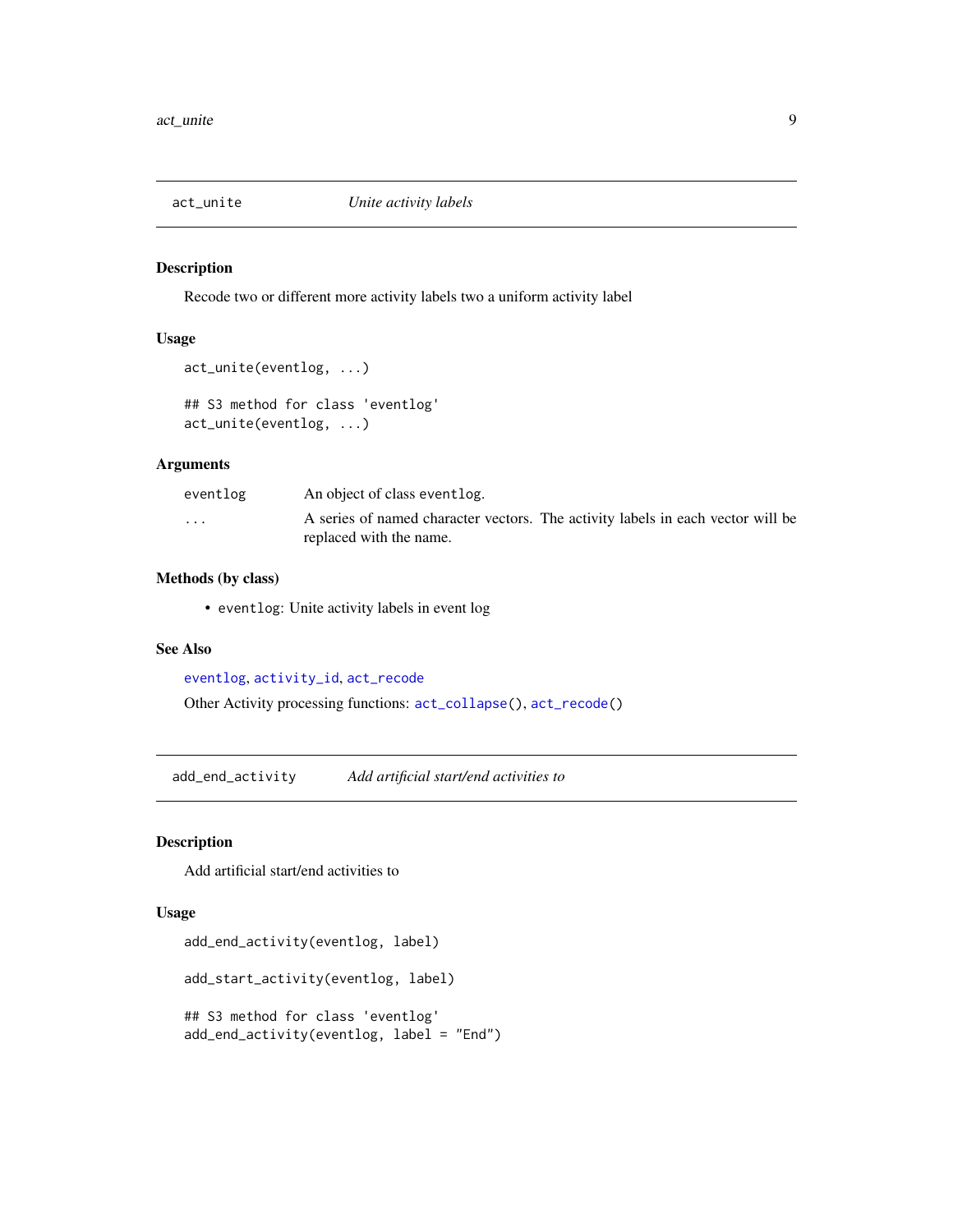```
## S3 method for class 'grouped_eventlog'
add_end_activity(eventlog, label = "End")
## S3 method for class 'eventlog'
add_start_activity(eventlog, label = "Start")
## S3 method for class 'grouped_eventlog'
add_start_activity(eventlog, label = "Start")
```
## Arguments

| eventlog | Event log                |
|----------|--------------------------|
| label    | Start/end activity label |

#### Methods (by class)

- eventlog: Add end activity to event log
- grouped\_eventlog: Add end activity to grouped event log
- eventlog: Add start activity to event log
- grouped\_eventlog: Add start activity to grouped event log

<span id="page-9-1"></span>assign\_instance\_id *Assign activity instance identifier to events*

#### Description

Apply heuristics to create an activity instance identifier, so that eventlog can be made.

## Usage

```
assign_instance_id(eventlog, case_id, activity_id, timestamp, lifecycle_id)
```
#### Arguments

| eventlog     | data.frame           |
|--------------|----------------------|
| case_id      | Case identifier      |
| activity_id  | Activity identifier  |
| timestamp    | Timestap             |
| lifecycle_id | Lifecycle identifier |

## See Also

Other Eventlog construction helpers: [convert\\_timestamps\(](#page-13-1))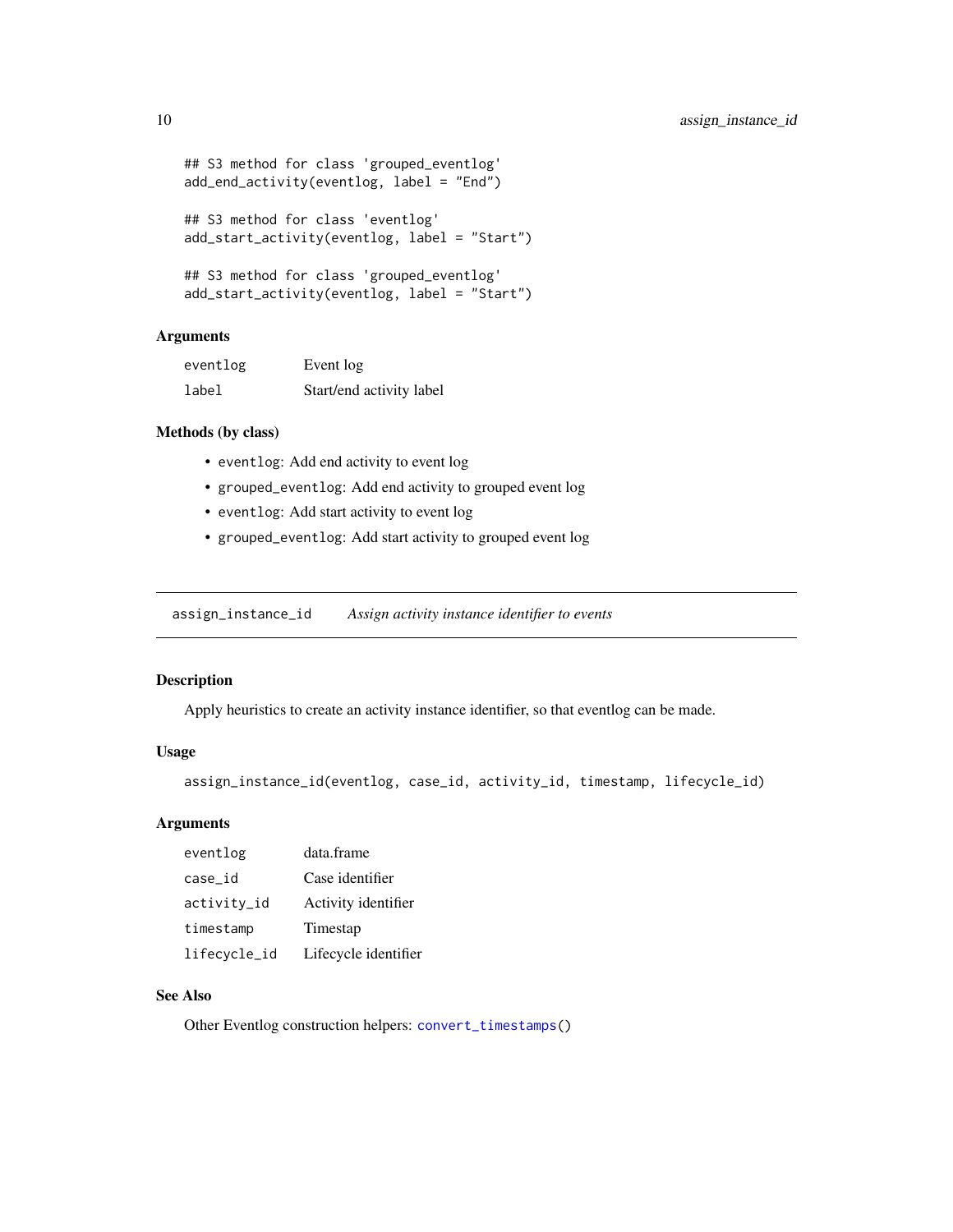<span id="page-10-0"></span>

Functionalities for process analysis in R. This packages implements an S3-class for event log objects, and related handler functions. Imports related packages for subsetting event data, computation of descriptive statistics, handling of Petri Net objects and visualization of process maps.

<span id="page-10-1"></span>cases *Cases*

#### Description

Provides a fine-grained summary of an event log with characteristics for each case: the number of events, the number of activity types, the timespan, the trace, the duration and the first and last event type.

#### Usage

```
cases(eventlog)
## S3 method for class 'eventlog'
cases(eventlog)
```
#### Arguments

eventlog An eventlog object. eventlog.

## Methods (by class)

• eventlog: Constructy list of cases in an eventlog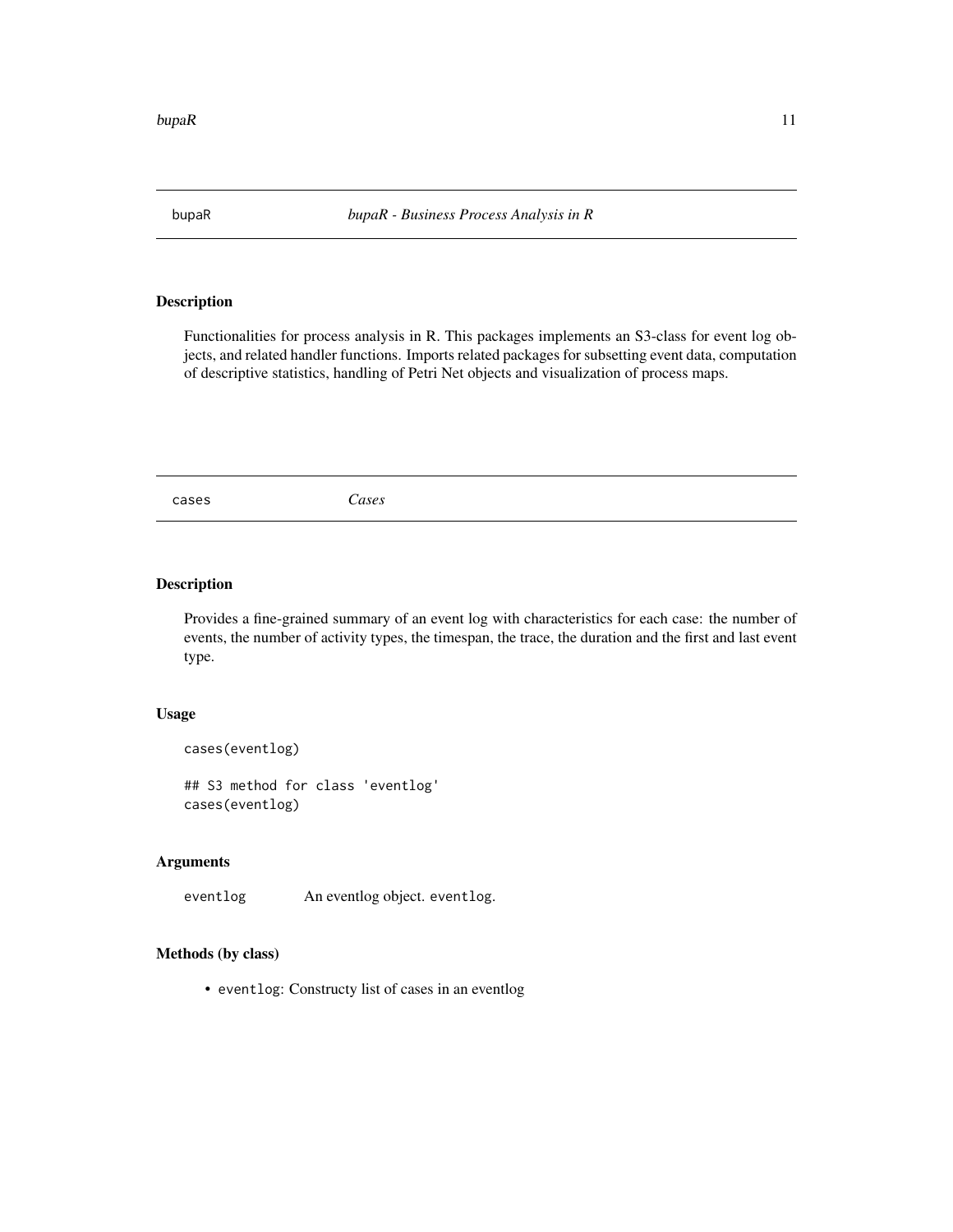<span id="page-11-1"></span><span id="page-11-0"></span>

Get the case classifier of an object of class eventlog

#### Usage

case\_id(x) ## S3 method for class 'eventlog' case\_id(x) ## S3 method for class 'eventlog\_mapping' case\_id(x) ## S3 method for class 'activitylog' case\_id(x) ## S3 method for class 'activitylog\_mapping' case\_id(x)

## Arguments

x An eventlog of eventlog\_mapping

#### Methods (by class)

- eventlog: Retrieve case identifier from eventlog
- eventlog\_mapping: Retrieve case identifier from eventlog mapping
- activitylog: Retrieve case identifier from activitylog
- activitylog\_mapping: Retrieve case identifier from activitylog mapping

#### See Also

## [eventlog](#page-14-1), [mapping](#page-25-1)

Other Eventlog classifiers: [activity\\_id\(](#page-4-1)), [activity\\_instance\\_id\(](#page-5-1)), [lifecycle\\_ids\(](#page-24-1)), [lifecycle\\_id\(](#page-23-1)), [mapping\(](#page-25-1)), [resource\\_id\(](#page-31-1)), [timestamp\(](#page-38-1))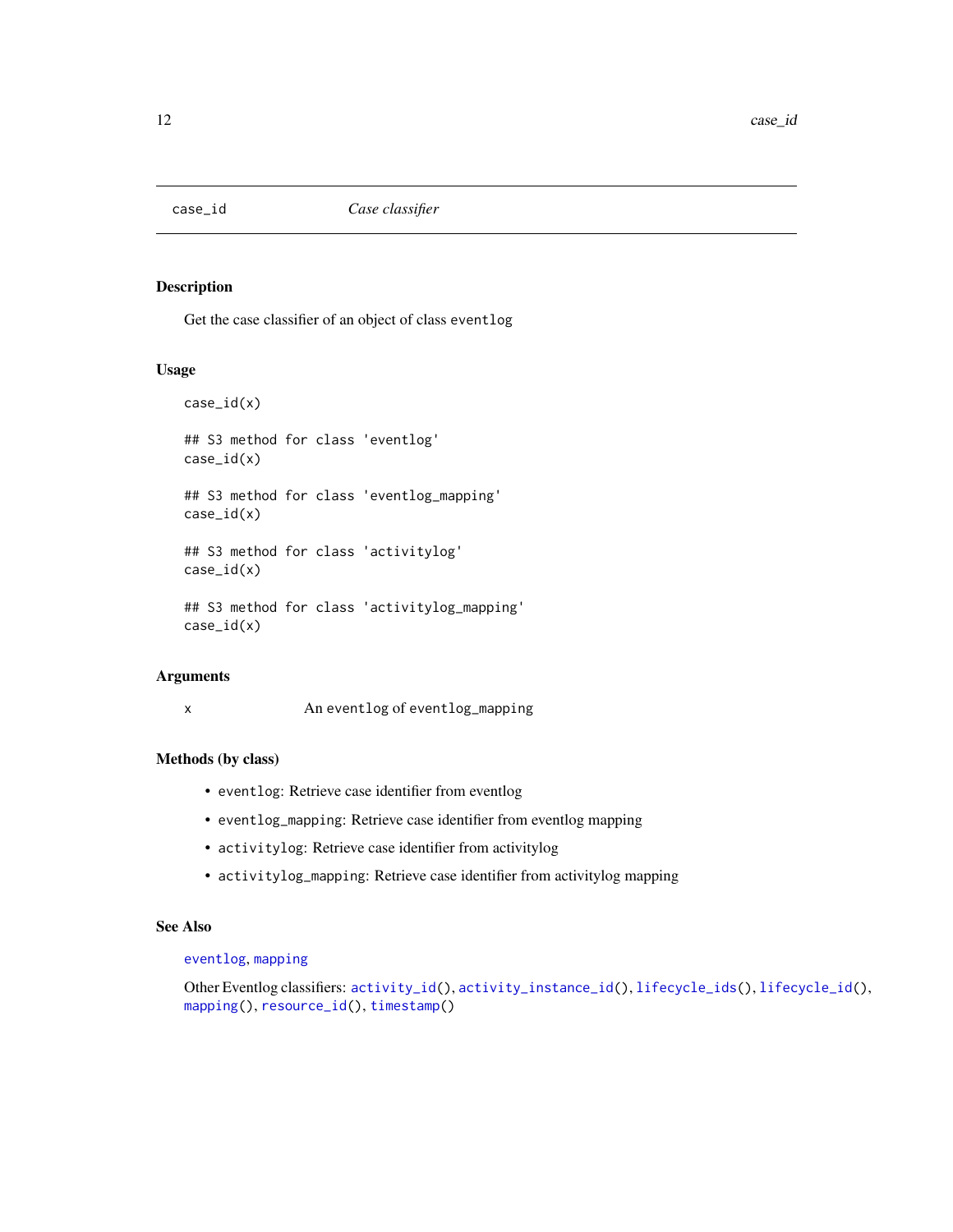<span id="page-12-0"></span>

Retrieve a vector containing all unique case labels

#### Usage

```
case_labels(eventlog)
```

```
## S3 method for class 'eventlog'
case_labels(eventlog)
```

```
## S3 method for class 'activitylog'
case_labels(eventlog)
```
## Arguments

eventlog Eventlog

#### Methods (by class)

- eventlog: Retrieve case labels from eventlog
- activitylog: Retrieve case labels from activitylog

case\_list *Case list*

## Description

Construct list of cases

#### Usage

case\_list(eventlog)

## S3 method for class 'eventlog' case\_list(eventlog)

#### Arguments

eventlog Eventlog object

## Methods (by class)

• eventlog: Return case list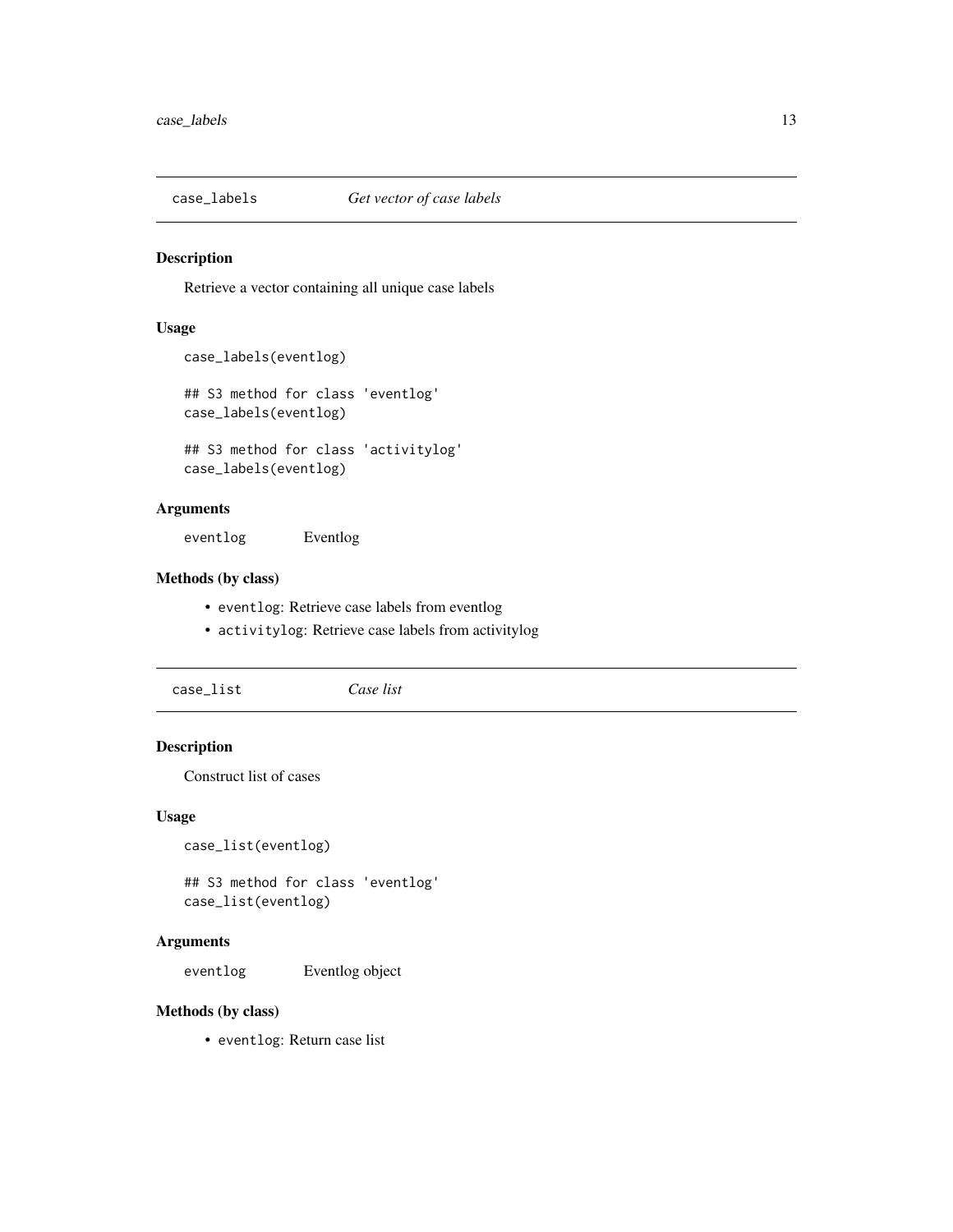<span id="page-13-1"></span><span id="page-13-0"></span>convert\_timestamps *Convert timestamp format*

## Description

Function converting the timestamps in the data frame to the appropriate format.

#### Usage

convert\_timestamps(x, columns, format)

## Arguments

| X       | Data frame containing events or activities.                                                                                                         |
|---------|-----------------------------------------------------------------------------------------------------------------------------------------------------|
| columns | A character vector with one or more names of columns to convert                                                                                     |
| format  | The format of the timestamps in the original dataset (either ymd_hms, dmy_hms,<br>ymd_hm, ymd, dmy, dmy, ). To be provided without quotation marks! |

## Value

Data.frame with converted timestamps

#### See Also

Other Eventlog construction helpers: [assign\\_instance\\_id\(](#page-9-1))

detect\_resource\_inconsistencies *Detect resource inconsistencies*

## Description

Function to detect inconsistencies in resource information between related events.

#### Usage

```
detect_resource_inconsistencies(eventlog, filter_condition)
```
## Arguments

eventlog Event log object

filter\_condition

Condition that is used to extract a subset of the activity log prior to the application of the function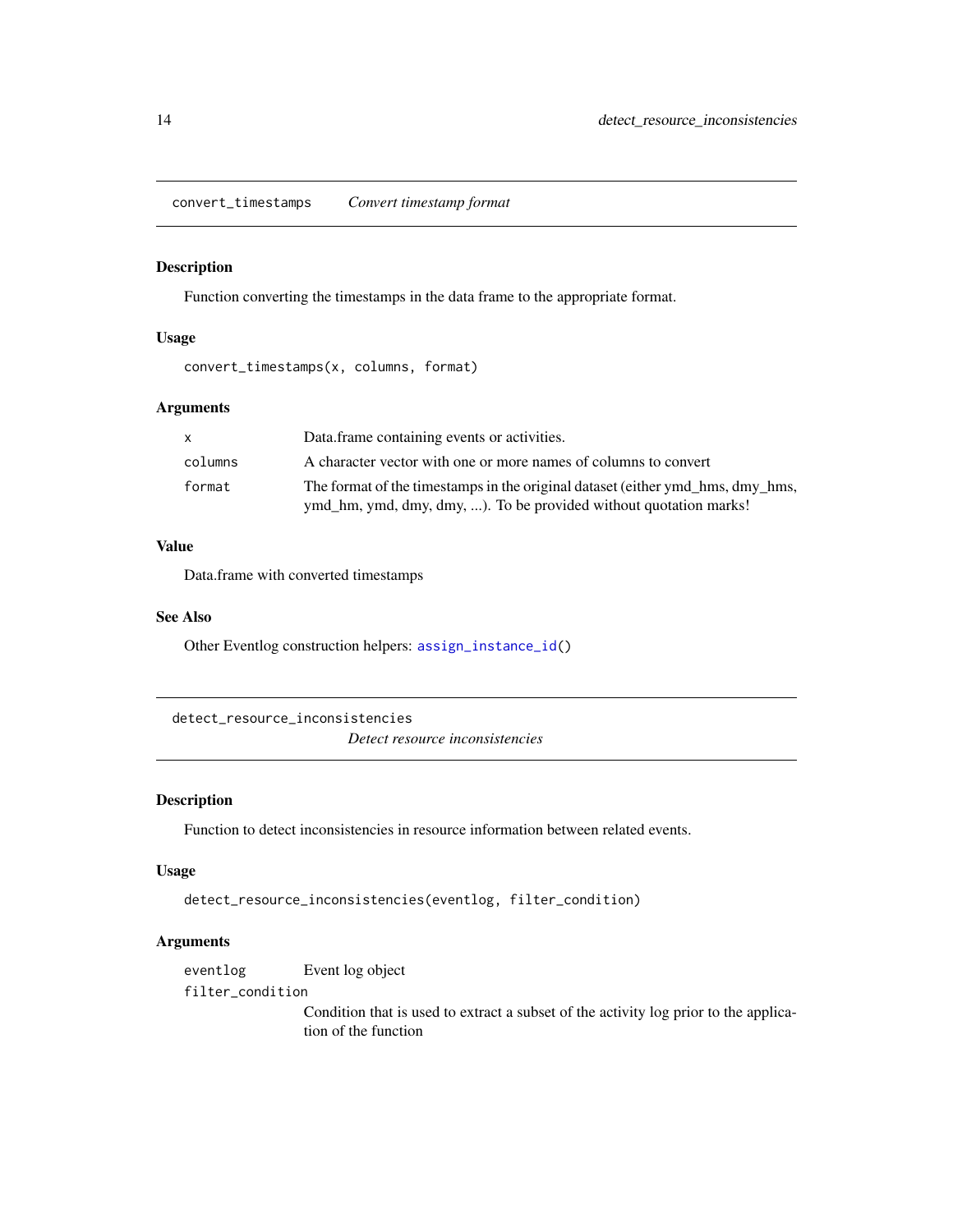<span id="page-14-0"></span>

Computes the throughput times of each case. Throughput time is defined as the interval between the start of the first event and the completion of the last event.

## Usage

```
durations(eventlog, units)
```
## S3 method for class 'eventlog' durations(eventlog, units = "days")

## Arguments

| eventlog | The event log to be used. An object of class event log.         |
|----------|-----------------------------------------------------------------|
| units    | The time unit in which the throughput times should be reported. |

#### Methods (by class)

• eventlog: Compute durations from eventlog

<span id="page-14-1"></span>

## Description

A function to instantiate an object of class eventlog by specifying a data.frame or tbl\_df and appropriate case, activity and timestamp classifiers.

#### Usage

```
eventlog(
 eventlog,
 case_id,
  activity_id,
  activity_instance_id,
  lifecycle_id,
  timestamp,
  resource_id,
  order,
  validate
)
```
ieventlog(eventlog)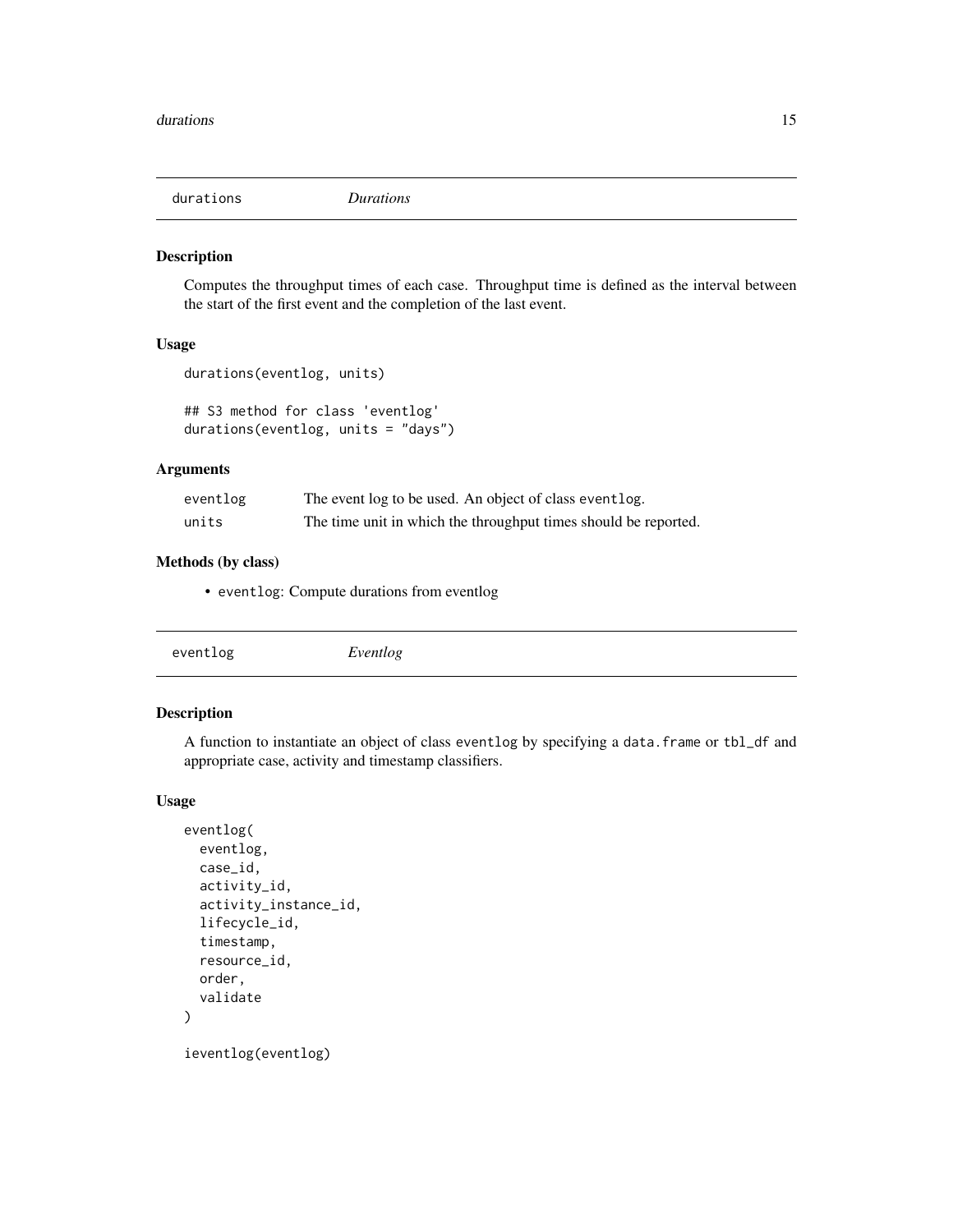## <span id="page-15-0"></span>Arguments

| eventlog             | The data object to be used as event log. This can be a data. frame or tbl_df.                                                                                                                                                                                                                                                                                                                                             |
|----------------------|---------------------------------------------------------------------------------------------------------------------------------------------------------------------------------------------------------------------------------------------------------------------------------------------------------------------------------------------------------------------------------------------------------------------------|
| case_id              | The case classifier of the event log. A character vector containing variable names<br>of length 1 or more.                                                                                                                                                                                                                                                                                                                |
| activity_id          | The activity classifier of the event log. A character vector containing variable<br>names of length 1 or more.                                                                                                                                                                                                                                                                                                            |
| activity_instance_id |                                                                                                                                                                                                                                                                                                                                                                                                                           |
|                      | The activity instance classifier of the event log.                                                                                                                                                                                                                                                                                                                                                                        |
| lifecycle_id         | The life cycle classifier of the event log.                                                                                                                                                                                                                                                                                                                                                                               |
| timestamp            | The timestamp of the event log. Should refer to a Date or POSIXct field.                                                                                                                                                                                                                                                                                                                                                  |
| resource_id          | The resource identifier of the event log. A character vector containing variable<br>names of length 1 or more.                                                                                                                                                                                                                                                                                                            |
| order                | Configure how to handle sort events with equal timestamps: auto will use the<br>order in the original data, alphabetical will sort the activity labels by alphabet,<br>sorted will assume that the data frame is already correctly sorted and has a col-<br>umn '.order', providing a column name will use this column for ordering (can<br>be numeric of character). The latter will never overrule timestamp orderings. |
| validate             | When 'TRUE' some basic checks are run on the contents of the event log such<br>as that activity instances are not connected to more than one case or activity.<br>Using 'FALSE' improves the performance by skipping those checks.                                                                                                                                                                                        |

## See Also

[case\\_id](#page-11-1), [activity\\_id](#page-4-1), [activity\\_instance\\_id](#page-5-1),[lifecycle\\_id](#page-23-1), [timestamp](#page-38-1)

## Examples

```
## Not run:
data \leq data.frame(case = rep("A", 5),
activity_id = c("A", "B", "C", "D", "E"),activity_instance_id = 1:5,
lifecycle_id = rep("complete",5),
timestamp = 1:5,
resource = rep("resource 1", 5))
eventlog(data,case_id = "case",
activity_id = "activity_id",
activity_instance_id = "activity_instance_id",
lifecycle_id = "lifecycle_id",
timestamp = "timestamp",
resource_id = "resource")
```
## End(Not run)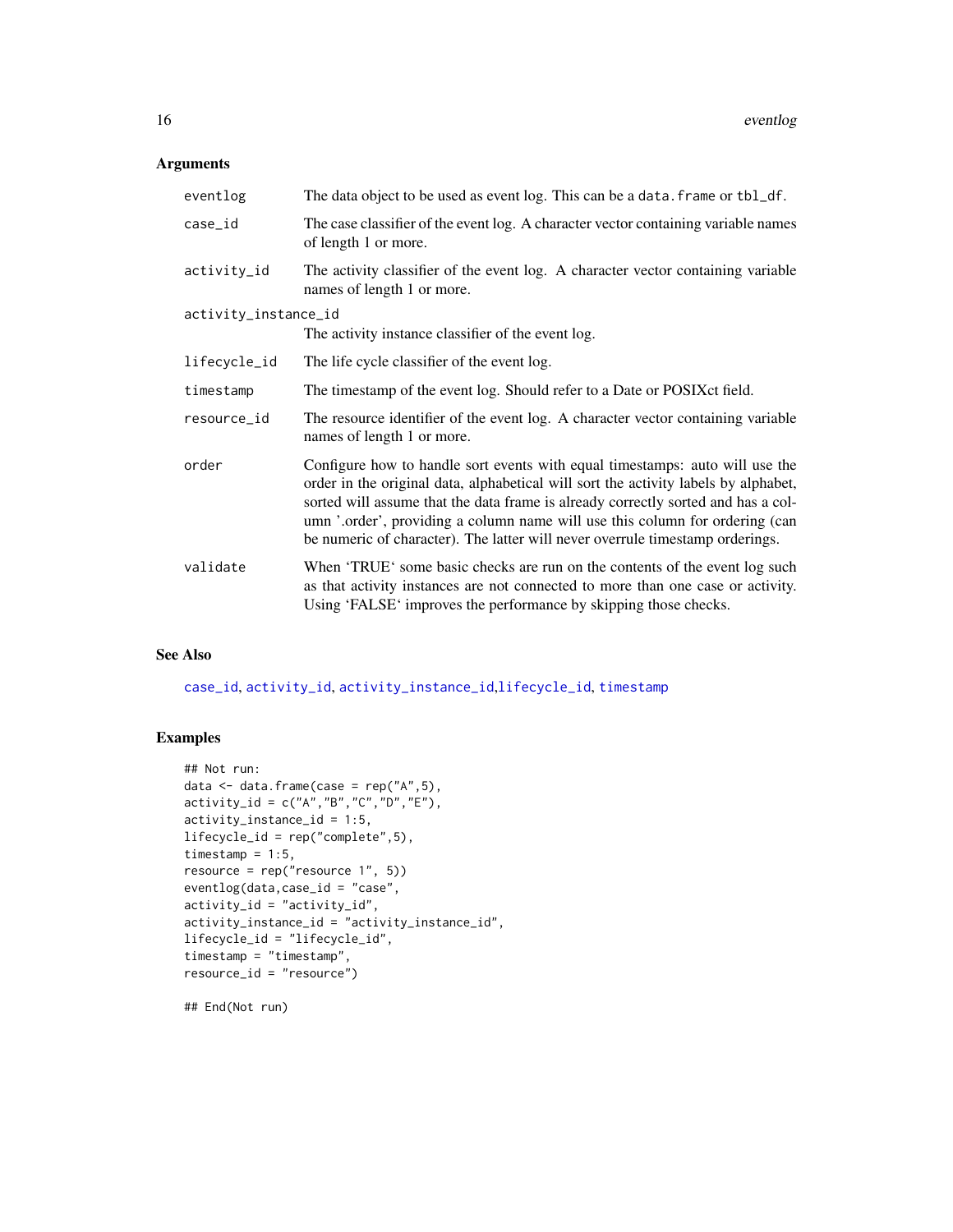<span id="page-16-0"></span>Events to activities

## Usage

```
events_to_activitylog(
  eventlog,
  case_id,
  activity_id,
  activity_instance_id,
  lifecycle_id,
  timestamp,
  resource_id,
  ...
\mathcal{L}
```

| eventlog             | The event log to be converted. An object of class eventlog or data. frame                                                                 |
|----------------------|-------------------------------------------------------------------------------------------------------------------------------------------|
| case_id              | If eventlog is data.frame, the case classifier of the event log. A character vector<br>containing variable names of length 1 or more.     |
| activity_id          | If eventlog is data frame, the activity classifier of the event log. A character<br>vector containing variable names of length 1 or more. |
| activity_instance_id |                                                                                                                                           |
|                      | If event log is data frame, the activity instance classifier of the event log.                                                            |
| lifecycle_id         | If eventlog is data.frame, the life cycle classifier of the event log.                                                                    |
| timestamp            | If eventlog is data.frame, the timestamp of the event log. Should refer to a Date<br>or POSIXct field.                                    |
| resource_id          | If eventlog is data frame, the resource identifier of the event log. A character<br>vector containing variable names of length 1 or more. |
| $\cdots$             | Additional argments, <i>i.e.</i> for fixing resource inconsistencies                                                                      |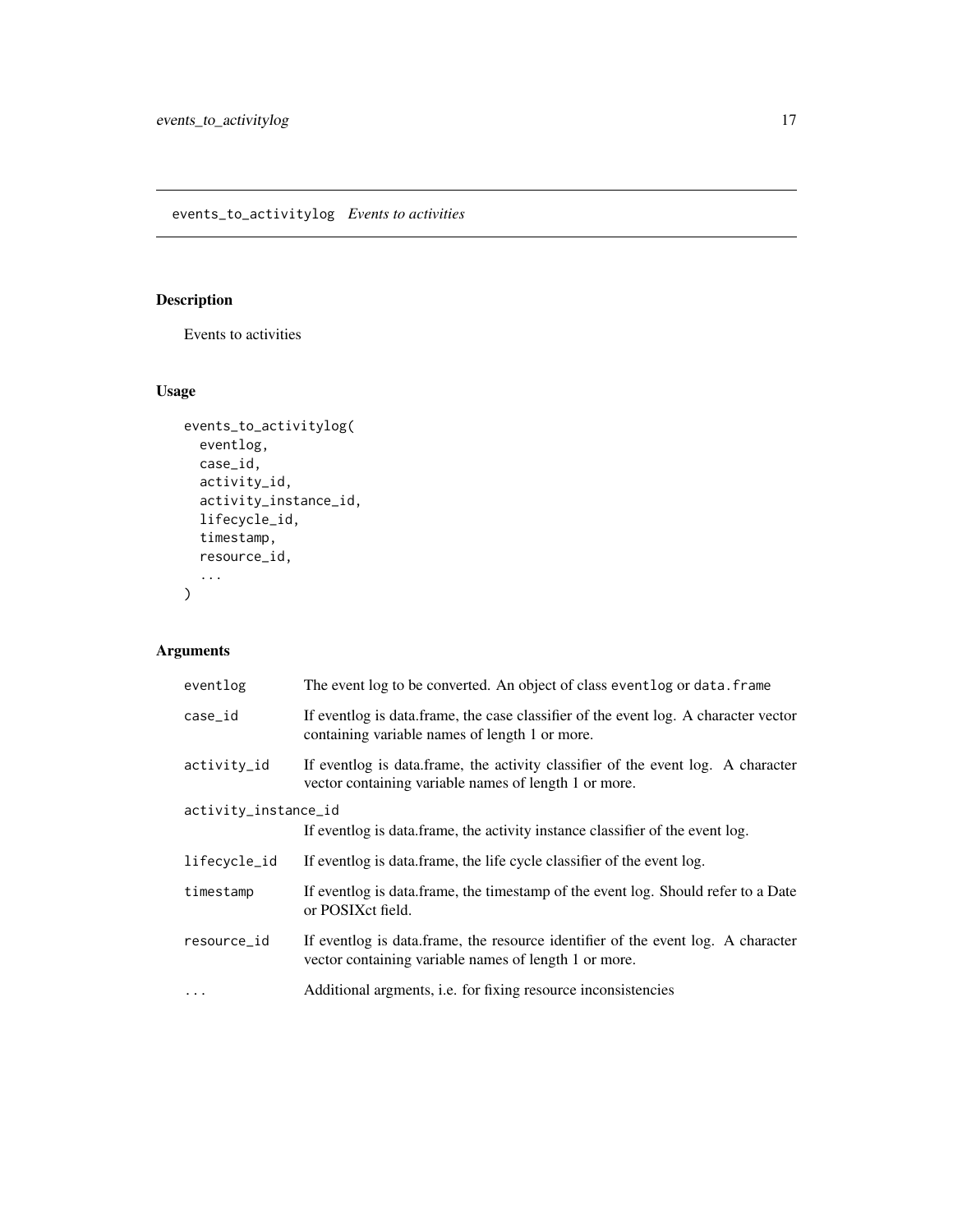<span id="page-17-0"></span>filter\_attributes *Generic filter function for eventlog*

## Description

Generic filter function for eventlog

## Usage

```
filter_attributes(eventlog, ...)
## S3 method for class 'eventlog'
```
filter\_attributes(eventlog, ...)

## S3 method for class 'grouped\_eventlog' filter\_attributes(eventlog, ...)

#### Arguments

| eventlog | Eventlog object   |
|----------|-------------------|
| $\cdot$  | Filter conditions |

## Methods (by class)

- eventlog: Filter eventlog using attributes
- grouped\_eventlog: Filter grouped eventlog using attributes

first\_n *Select first n activity instances*

## Description

Select first n activity instances

## Usage

```
first_n(eventlog, n)
## S3 method for class 'eventlog'
first_n(eventlog, n)
## S3 method for class 'grouped_eventlog'
first_n(eventlog, n)
```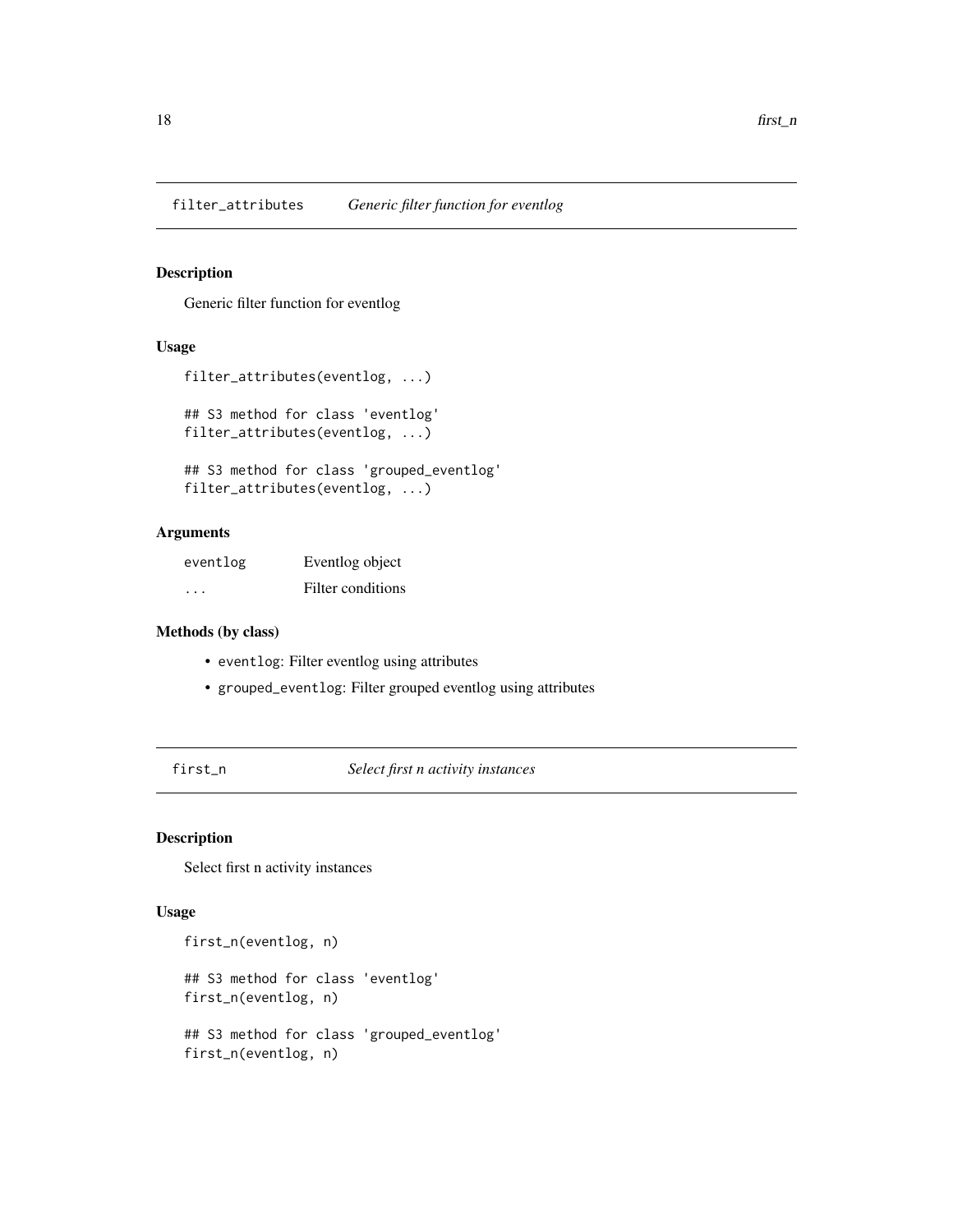#### <span id="page-18-0"></span>Arguments

| eventlog | Eventlog object |
|----------|-----------------|
| n        | Integer value   |

## Methods (by class)

- eventlog: Select first n activity instances in event log
- grouped\_eventlog: Select first n activity instances in grouped event log

fix\_resource\_inconsistencies

*Fix resource inconsistencies*

## Description

Fix resource inconsistencies

## Usage

```
fix_resource_inconsistencies(
  eventlog,
  filter_condition,
  overwrite_missings,
  detected_problems,
  details
)
## S3 method for class 'activitylog'
fix_resource_inconsistencies(
  eventlog,
  filter_condition = NULL,
  overwrite_missings = FALSE,
  detected_problems = NULL,
  details = TRUE
)
## S3 method for class 'eventlog'
fix_resource_inconsistencies(
  eventlog,
  filter_condition = NULL,
  overwrite_missings = FALSE,
  detected_problems = NULL,
  details = TRUE
)
```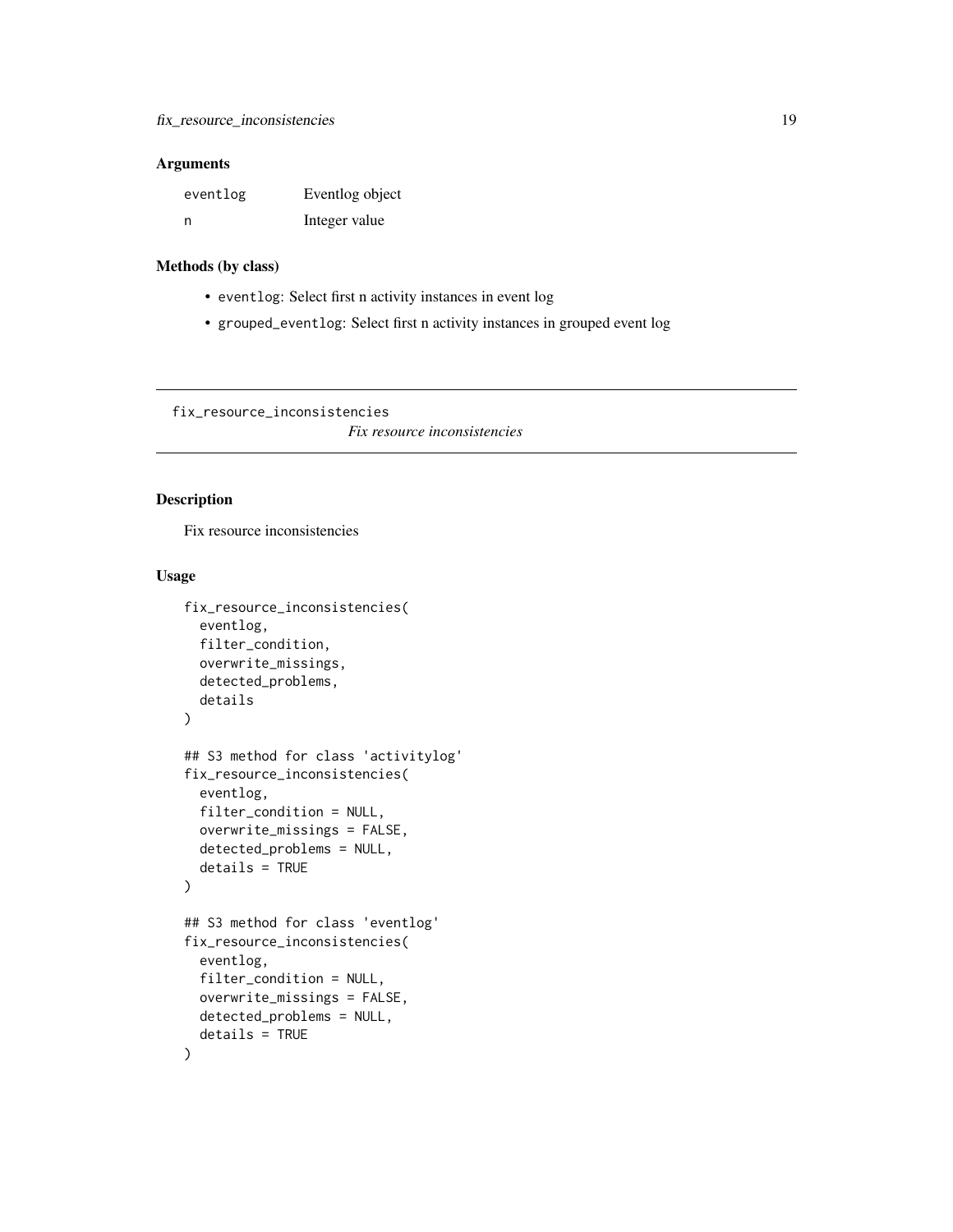## <span id="page-19-0"></span>Arguments

| eventlog           | Event log object                                                                                                                             |
|--------------------|----------------------------------------------------------------------------------------------------------------------------------------------|
| filter_condition   |                                                                                                                                              |
|                    | Condition that is used to extract a subset of the activity log prior to the applica-<br>tion of the function                                 |
| overwrite_missings |                                                                                                                                              |
|                    | If events are missing, overwrite the resource if other events within activity in-<br>stance are performed by single resource. Default FALSE. |
| detected_problems  |                                                                                                                                              |
|                    | If available, the problems detected that need to be fixed. If not available, the<br>function detect resource inconsistenties will be called. |
| details            | Show details                                                                                                                                 |

## Methods (by class)

- activitylog: activitylog Fix activitylog
- eventlog: eventlog Fix eventlog

group\_by\_activity *Group event log on activity id*

## Description

Group an event log by activity identifier

## Usage

```
group_by_activity(eventlog)
```
## S3 method for class 'eventlog' group\_by\_activity(eventlog)

## Arguments

eventlog Eventlog

## Methods (by class)

• eventlog: Group eventlog on activity identifier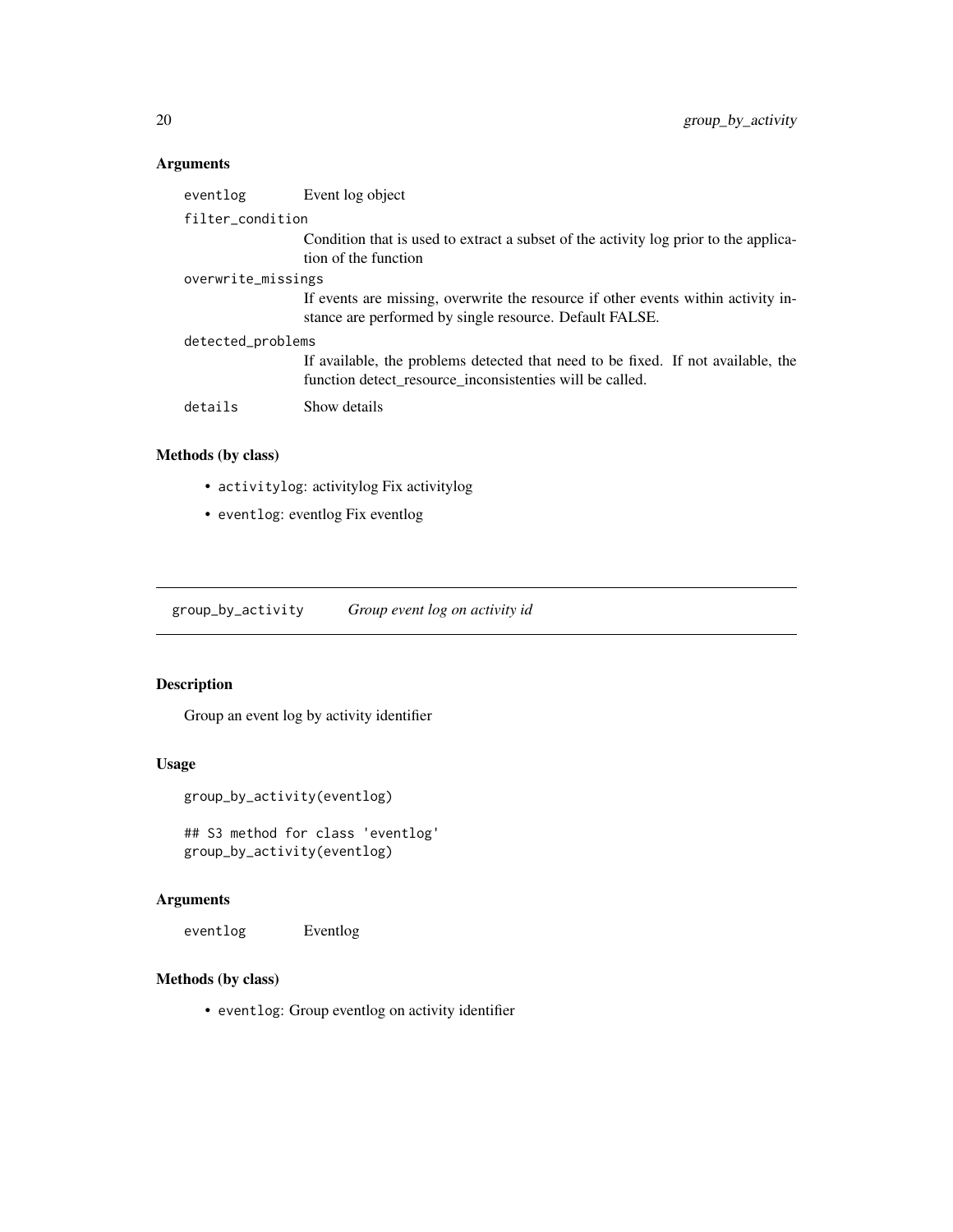<span id="page-20-0"></span>group\_by\_activity\_instance

*Group event log on activity instance id*

#### Description

Group an event log by activity instance identifier

#### Usage

```
group_by_activity_instance(eventlog)
```

```
## S3 method for class 'eventlog'
group_by_activity_instance(eventlog)
```
## Arguments

eventlog Eventlog

## Methods (by class)

• eventlog: Group eventlog on activity instance identifier

group\_by\_case *Group event log on case id*

## Description

Group an event log by case identifier

## Usage

```
group_by_case(eventlog)
```
## S3 method for class 'eventlog' group\_by\_case(eventlog)

## Arguments

eventlog Eventlog

#### Methods (by class)

• eventlog: Group eventlog on case identifier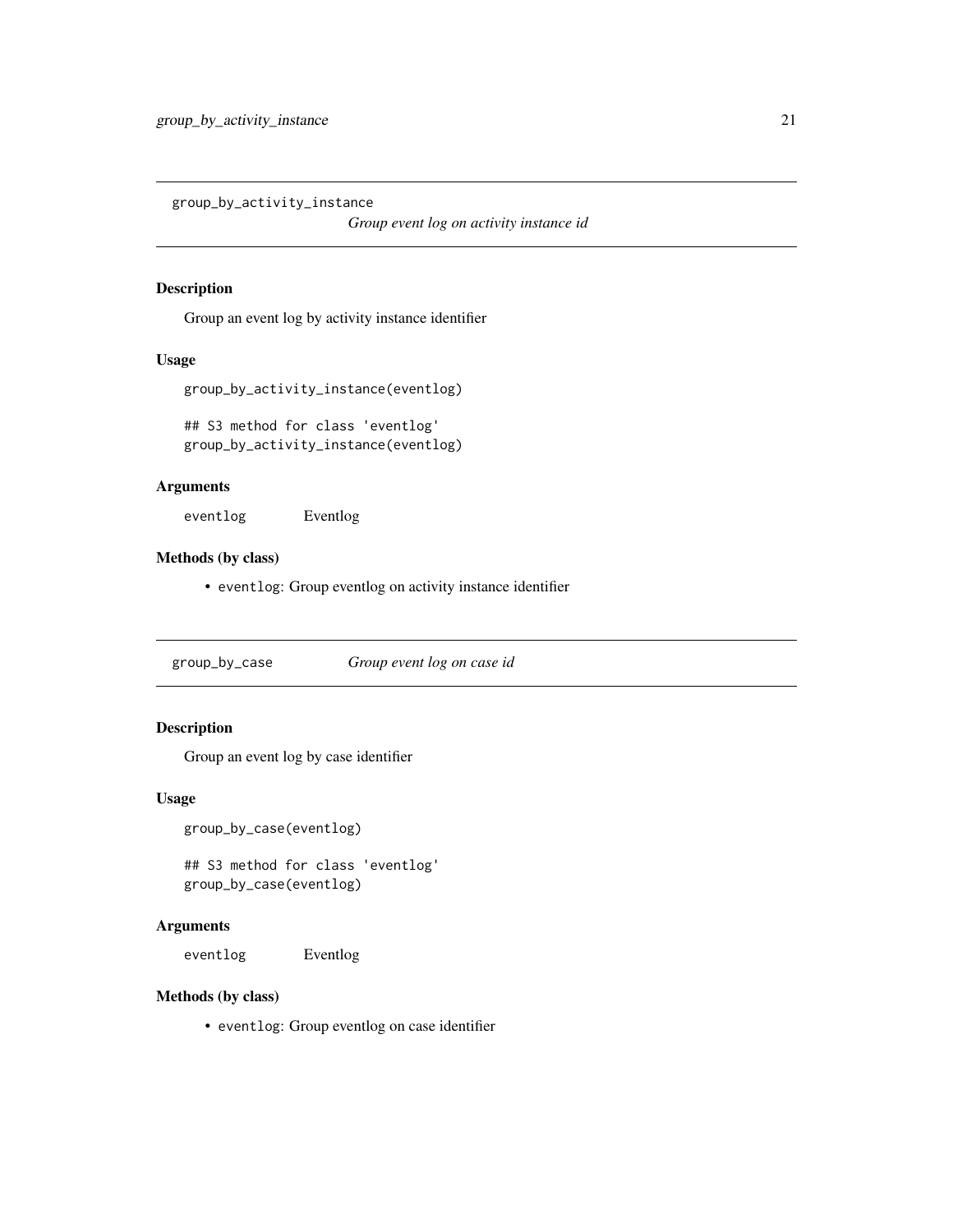<span id="page-21-0"></span>group\_by\_resource *Group event log on resource id*

## Description

Group an event log by resource identifier

#### Usage

group\_by\_resource(eventlog)

## S3 method for class 'eventlog' group\_by\_resource(eventlog)

#### Arguments

eventlog Eventlog

#### Methods (by class)

• eventlog: Group eventlog on resource identifier

group\_by\_resource\_activity

*Group event log on resource and activity id*

## Description

Group an event log by resource and activity identifier

## Usage

group\_by\_resource\_activity(eventlog)

## S3 method for class 'eventlog' group\_by\_resource\_activity(eventlog)

## Arguments

eventlog Eventlog

#### Methods (by class)

• eventlog: Group an event log by resource and activity identifier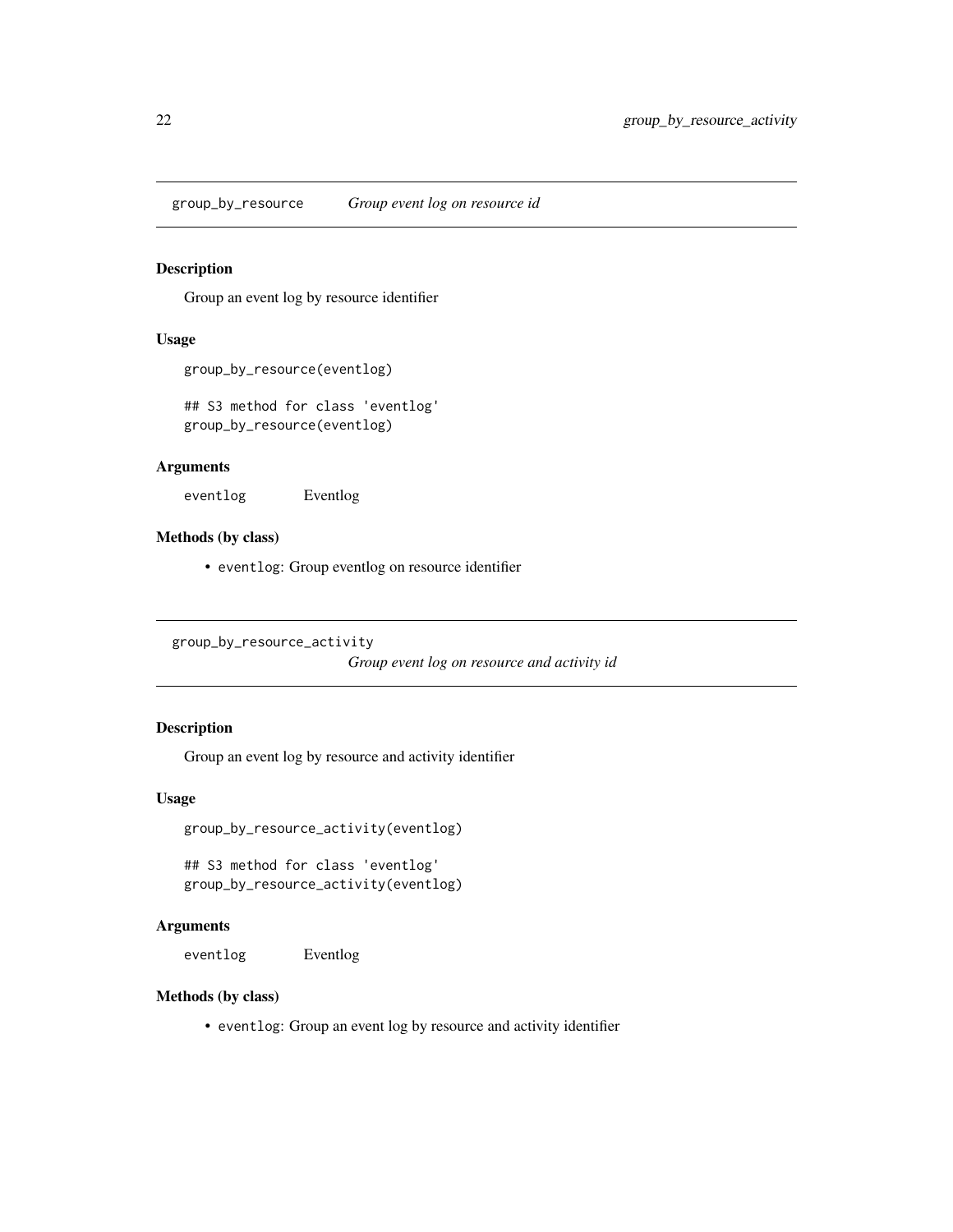<span id="page-22-0"></span>

Select last n activity instances

## Usage

```
last_n(eventlog, n)
## S3 method for class 'eventlog'
last_n(eventlog, n)
## S3 method for class 'grouped_eventlog'
last_n(eventlog, n)
```
#### Arguments

| eventlog | Eventlog object |
|----------|-----------------|
| - n      | Integer value   |

#### Methods (by class)

- eventlog: Select first n activity instances in event log
- grouped\_eventlog: Select first n activity instances in grouped event log

lifecycles *Life cycles*

## Description

Returns a tbl\_df containing a list of all life cycle types in the event log, with their absolute and relative frequency (# events)

## Usage

```
lifecycles(eventlog)
## S3 method for class 'eventlog'
lifecycles(eventlog)
## S3 method for class 'grouped_eventlog'
lifecycles(eventlog)
```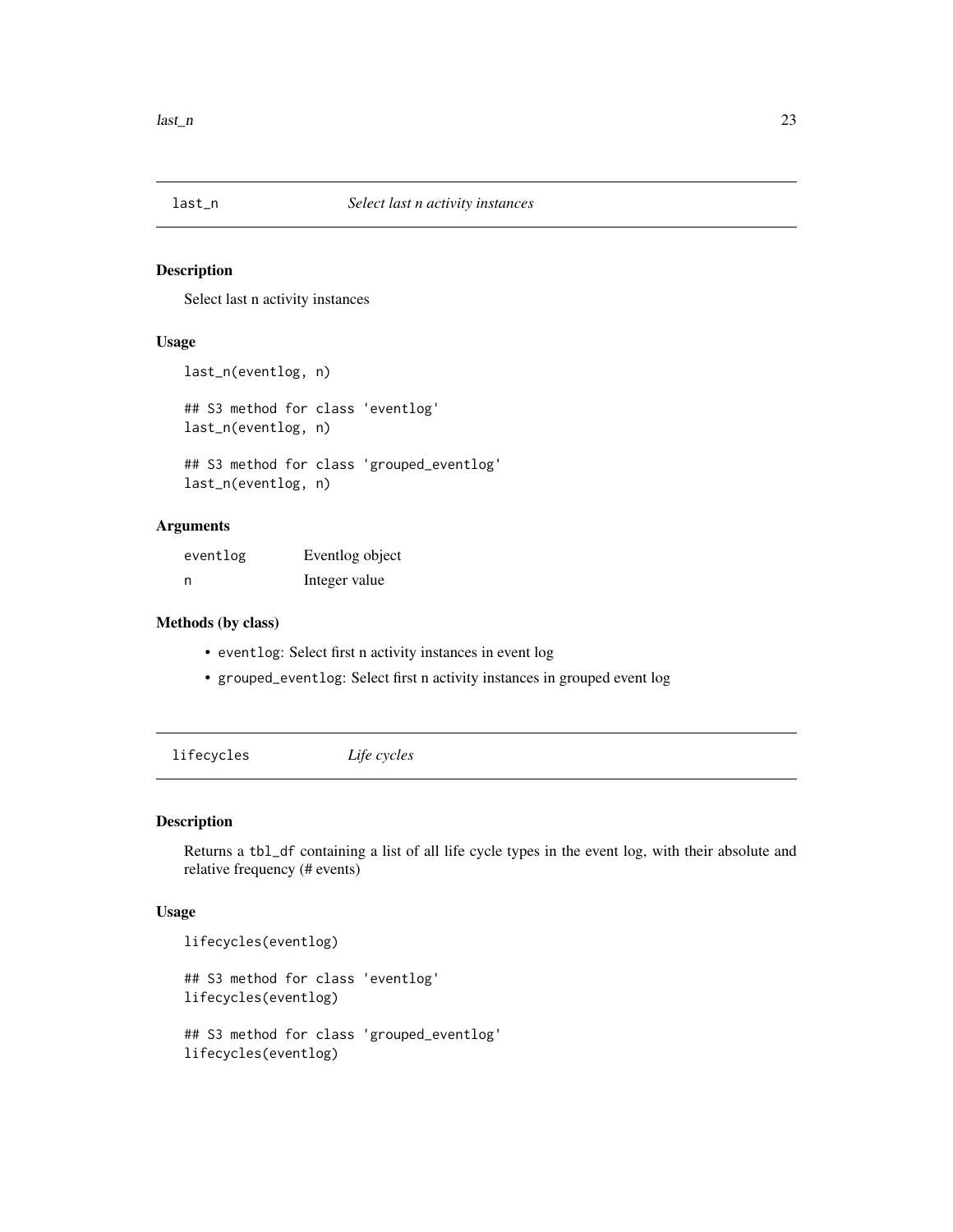#### <span id="page-23-0"></span>**Arguments**

eventlog The event log to be used. An object of class eventlog.

#### Methods (by class)

- eventlog: Generate lifecycle list for eventlog
- grouped\_eventlog: Generate lifecycle list for grouped eventlog

## See Also

[lifecycle\\_id](#page-23-1), [eventlog](#page-14-1)

<span id="page-23-1"></span>lifecycle\_id *Life cycle classifier*

## Description

Get the life\_cycle\_id of an object of class eventlog

#### Usage

lifecycle\_id(x) ## S3 method for class 'eventlog' lifecycle\_id(x) ## S3 method for class 'eventlog\_mapping' lifecycle\_id(x) ## S3 method for class 'activitylog' lifecycle\_id(x)

## S3 method for class 'activitylog\_mapping' lifecycle\_id(x)

#### Arguments

```
x An eventlog of eventlog_mapping
```
#### Methods (by class)

- eventlog: Retrieve lifecycle identifier from eventlog
- eventlog\_mapping: Retrieve lifecycle identifier from eventlog mapping
- activitylog: Retrieve lifecycle identifier from activitylog
- activitylog\_mapping: Retrieve lifecycle identifier from activitylog mapping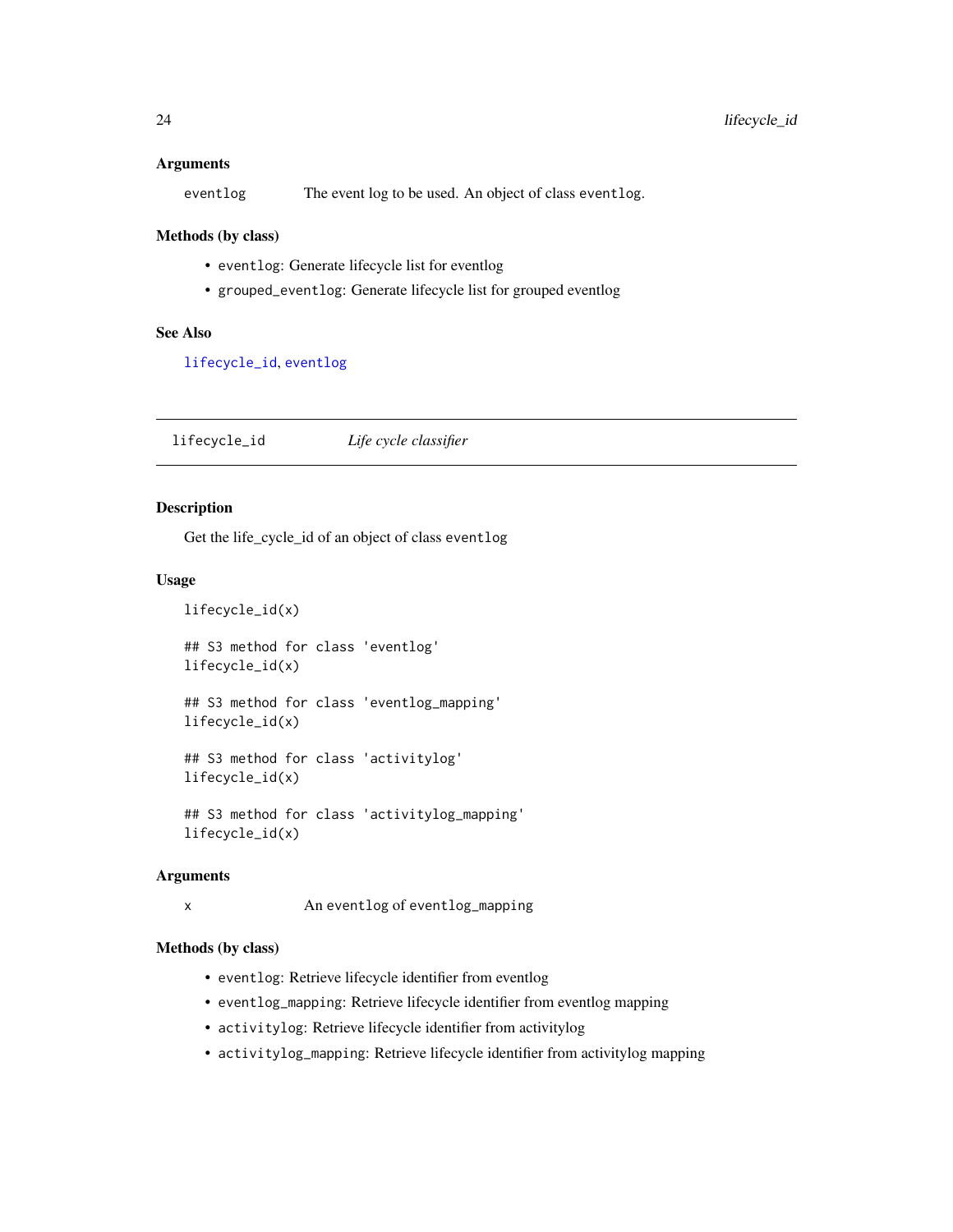## <span id="page-24-0"></span>lifecycle\_ids 25

## See Also

```
Other Eventlog classifiers: activity_id(), activity_instance_id(), case_id(), lifecycle_ids(),
mapping(), resource_id(), timestamp()
```
<span id="page-24-1"></span>lifecycle\_ids *Life cycle classifiers*

## Description

Get the life\_cycle\_id of an object of class activitylog

## Usage

```
lifecycle_ids(x)
## S3 method for class 'eventlog'
lifecycle_ids(x)
## S3 method for class 'eventlog_mapping'
lifecycle_ids(x)
## S3 method for class 'activitylog'
lifecycle_ids(x)
## S3 method for class 'activitylog_mapping'
lifecycle_ids(x)
```
#### Arguments

x An eventlog of eventlog\_mapping

#### Methods (by class)

- eventlog: Retrieve lifecycle identifier from eventlog
- eventlog\_mapping: Retrieve lifecycle identifier from eventlog mapping
- activitylog: Retrieve lifecycle identifier from activitylog
- activitylog\_mapping: Retrieve lifecycle identifier from activitylog mapping

## See Also

Other Eventlog classifiers: [activity\\_id\(](#page-4-1)), [activity\\_instance\\_id\(](#page-5-1)), [case\\_id\(](#page-11-1)), [lifecycle\\_id\(](#page-23-1)), [mapping\(](#page-25-1)), [resource\\_id\(](#page-31-1)), [timestamp\(](#page-38-1))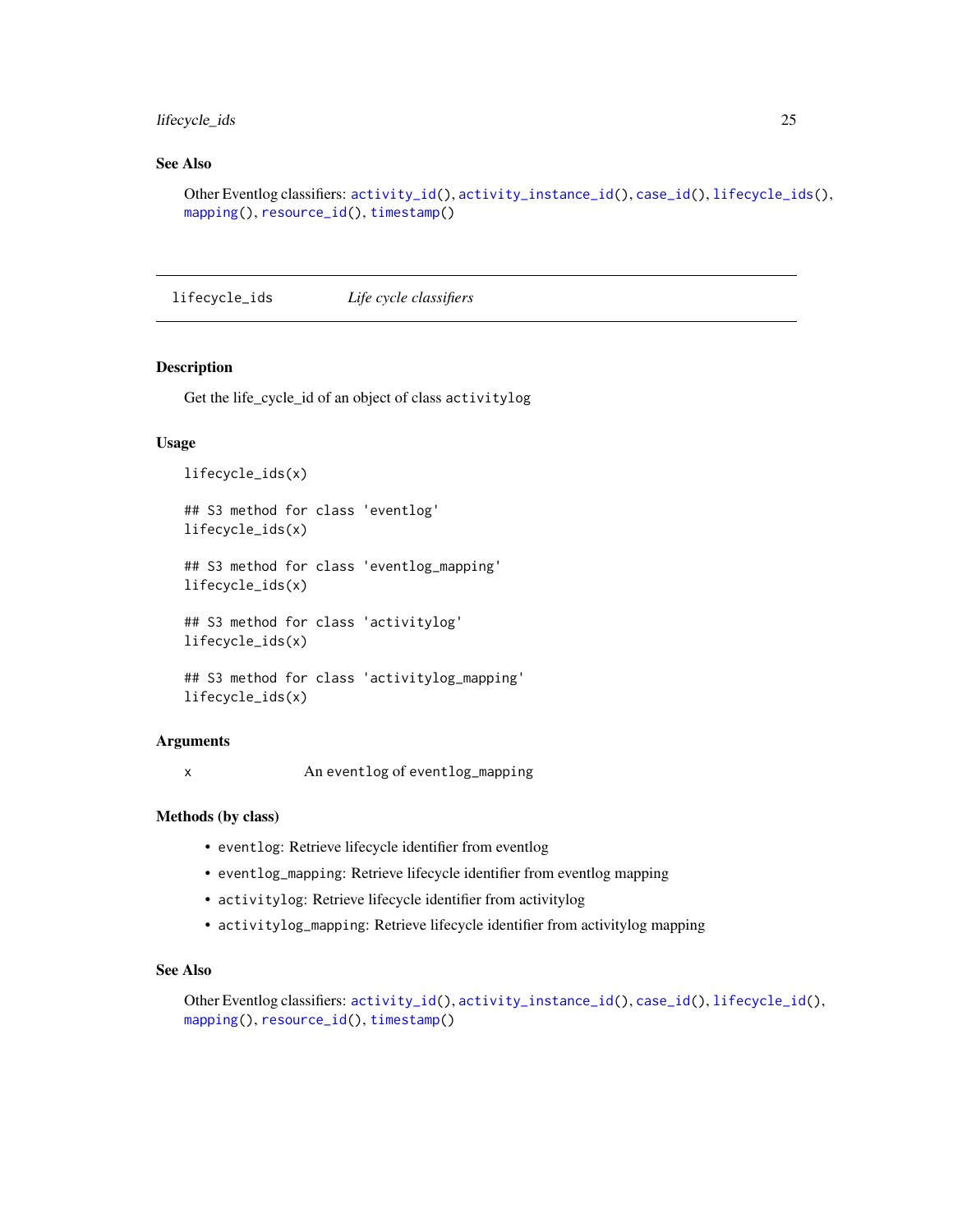<span id="page-25-0"></span>lifecycle\_labels *Get vector of lifecycle labels*

#### Description

Retrieve a vector containing all unique lifecycle labels

#### Usage

```
lifecycle_labels(eventlog)
```
## S3 method for class 'eventlog' lifecycle\_labels(eventlog)

#### Arguments

eventlog Eventlog

#### Methods (by class)

• eventlog: Retrieve lifecycle labels from eventlog

<span id="page-25-1"></span>mapping *Mapping*

#### Description

Prints the mapping of an event log object.

#### Usage

```
mapping(eventlog)
```
## S3 method for class 'eventlog' mapping(eventlog)

## S3 method for class 'activitylog' mapping(eventlog)

#### Arguments

eventlog The event log to be used. An object of class eventlog.

#### Methods (by class)

- eventlog: Retrieve identifier mapping from eventlog
- activitylog: Retrieve identifier mapping from activitylog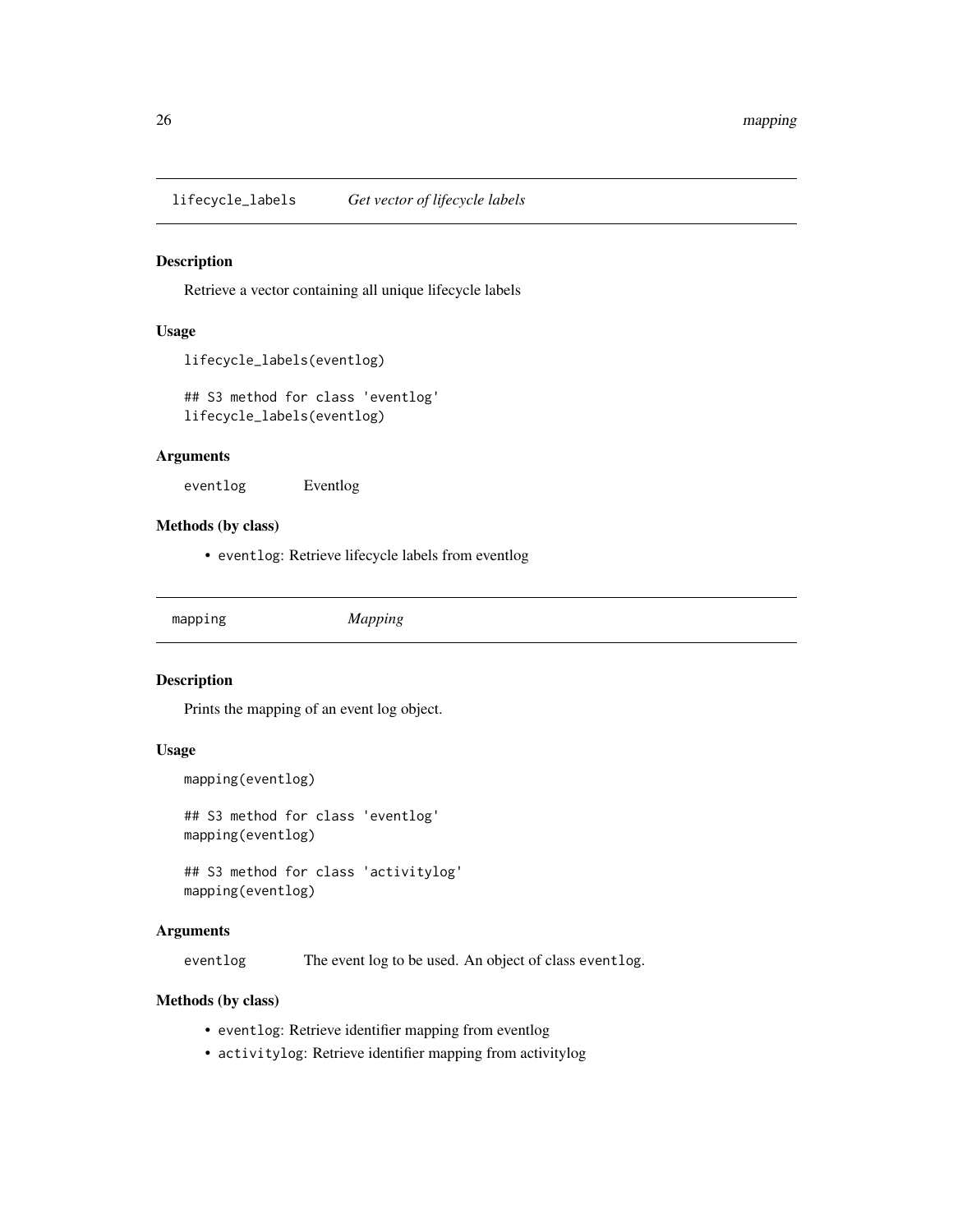## <span id="page-26-0"></span>n\_activities 27

## See Also

```
Other Eventlog classifiers: activity_id(), activity_instance_id(), case_id(), lifecycle_ids(),
lifecycle_id(), resource_id(), timestamp()
```
<span id="page-26-1"></span>n\_activities *n\_activities*

## Description

Returns the number of activities in an event log

#### Usage

```
n_activities(eventlog)
```
## S3 method for class 'eventlog' n\_activities(eventlog)

## S3 method for class 'grouped\_eventlog' n\_activities(eventlog)

#### Arguments

eventlog The event log to be used. An object of class eventlog.

### Methods (by class)

- eventlog: Count the number of activities in an event log
- grouped\_eventlog: Count the number of activities for a grouped event log

## See Also

Other Eventlog count functions: [n\\_activity\\_instances\(](#page-27-1)), [n\\_cases\(](#page-27-2)), [n\\_events\(](#page-28-1)), [n\\_resources\(](#page-29-1)), [n\\_traces\(](#page-29-2))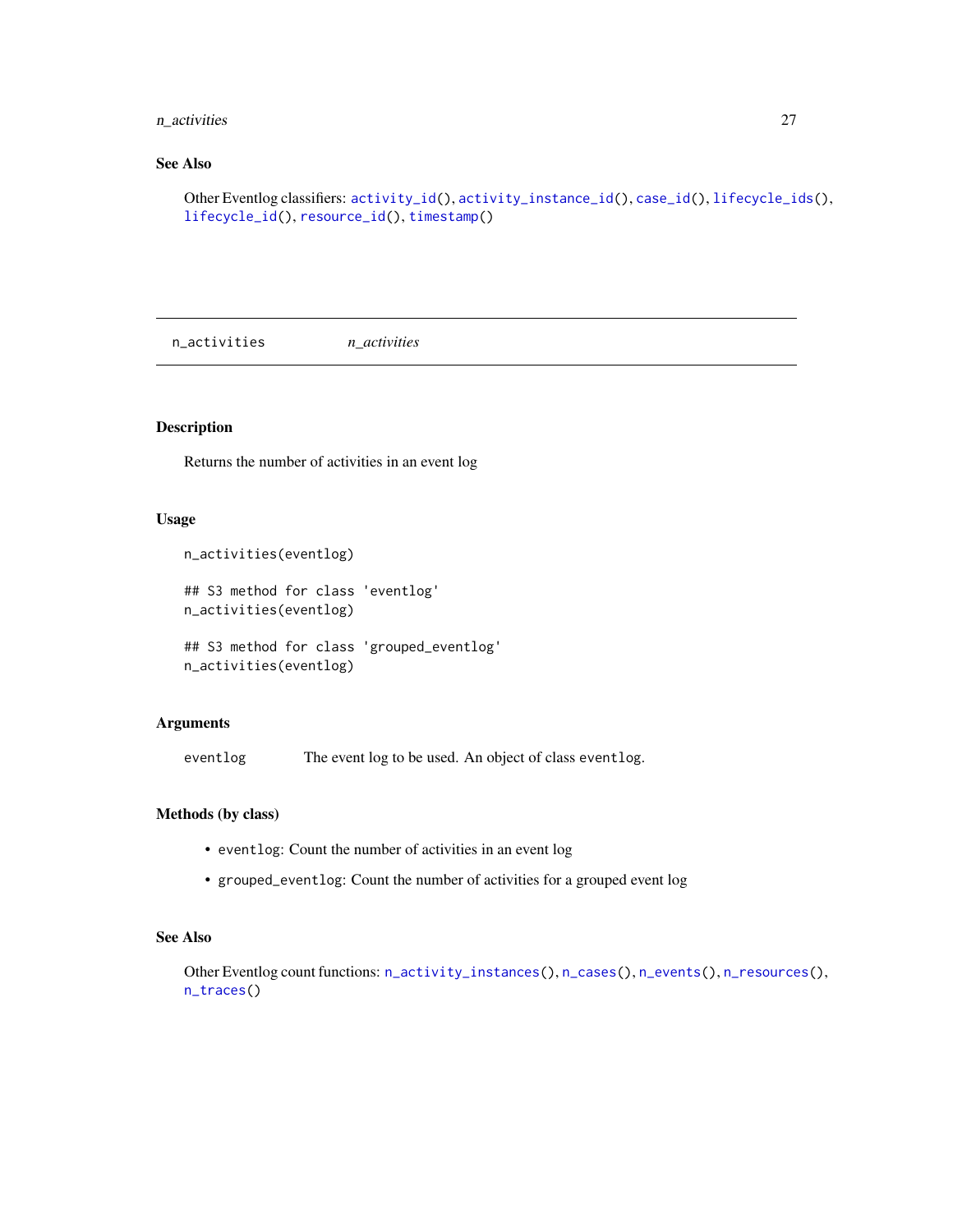<span id="page-27-1"></span><span id="page-27-0"></span>n\_activity\_instances *n\_activity\_instances*

#### Description

Returns the number of activity instances in an event log

## Usage

```
n_activity_instances(eventlog)
```
## S3 method for class 'eventlog' n\_activity\_instances(eventlog)

## S3 method for class 'grouped\_eventlog' n\_activity\_instances(eventlog)

#### Arguments

eventlog The event log to be used. An object of class eventlog.

## See Also

Other Eventlog count functions: [n\\_activities\(](#page-26-1)), [n\\_cases\(](#page-27-2)), [n\\_events\(](#page-28-1)), [n\\_resources\(](#page-29-1)), [n\\_traces\(](#page-29-2))

```
n_cases n_cases
```
#### Description

Returns the number of cases in an event log

## Usage

```
n_cases(eventlog)
```
## S3 method for class 'eventlog' n\_cases(eventlog)

## S3 method for class 'grouped\_eventlog' n\_cases(eventlog)

## S3 method for class 'activitylog' n\_cases(eventlog)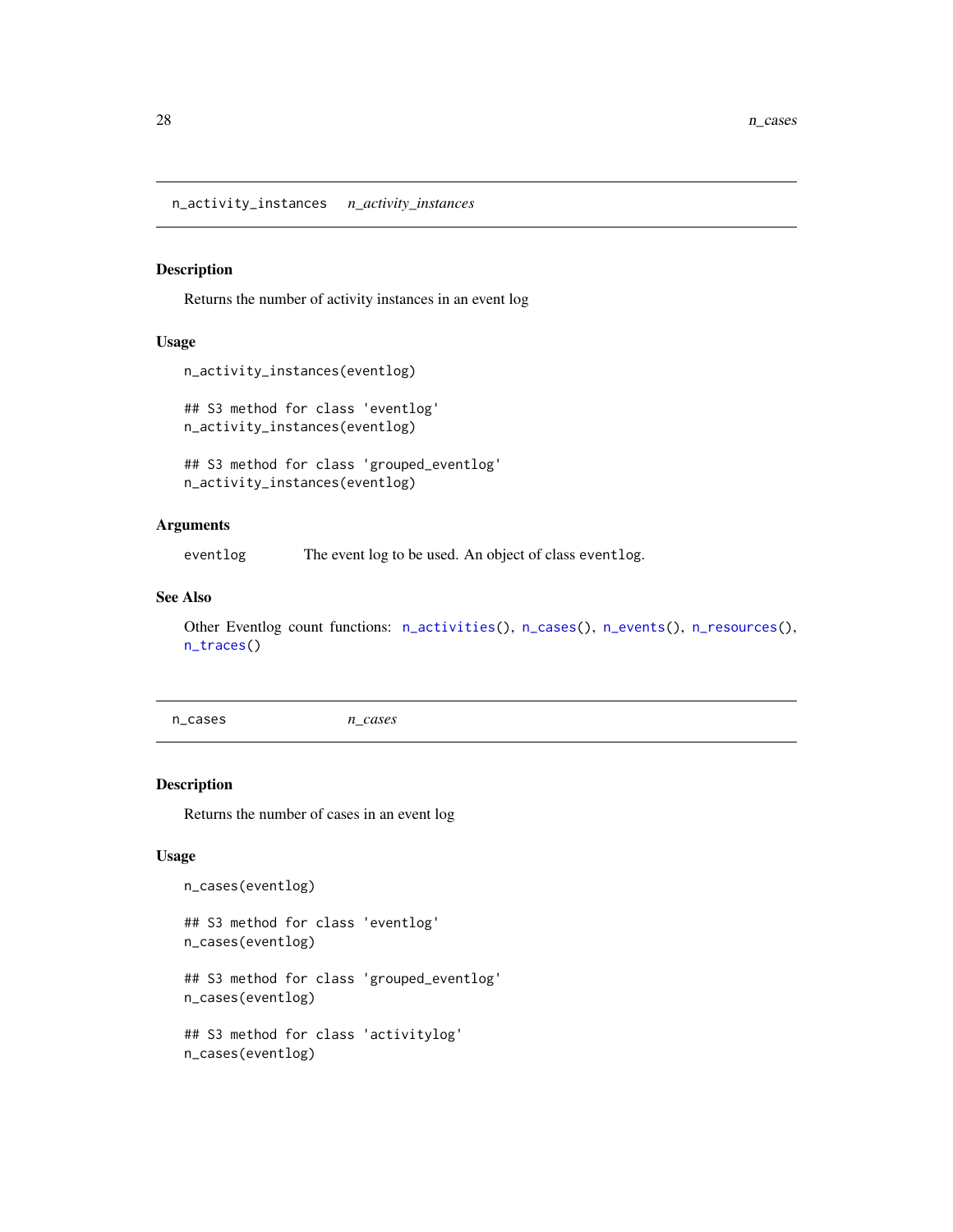#### <span id="page-28-0"></span>n\_events 29

#### Arguments

eventlog The event log to be used. An object of class eventlog.

#### Methods (by class)

- eventlog: Count number of cases for eventlog
- grouped\_eventlog: Count number of cases for grouped eventlog
- activitylog: Count number of cases for activitylog

## See Also

Other Eventlog count functions: [n\\_activities\(](#page-26-1)), [n\\_activity\\_instances\(](#page-27-1)), [n\\_events\(](#page-28-1)), [n\\_resources\(](#page-29-1)), [n\\_traces\(](#page-29-2))

<span id="page-28-1"></span>n\_events *n\_events*

#### Description

Returns the number of events in an event log

#### Usage

```
n_events(eventlog)
```
## S3 method for class 'eventlog' n\_events(eventlog)

## S3 method for class 'grouped\_eventlog' n\_events(eventlog)

## **Arguments**

eventlog The event log to be used. An object of class eventlog.

#### Methods (by class)

- eventlog: Count number of resources in eventlog
- grouped\_eventlog: Count number of resource in eventlog

## See Also

Other Eventlog count functions: [n\\_activities\(](#page-26-1)), [n\\_activity\\_instances\(](#page-27-1)), [n\\_cases\(](#page-27-2)), [n\\_resources\(](#page-29-1)), [n\\_traces\(](#page-29-2))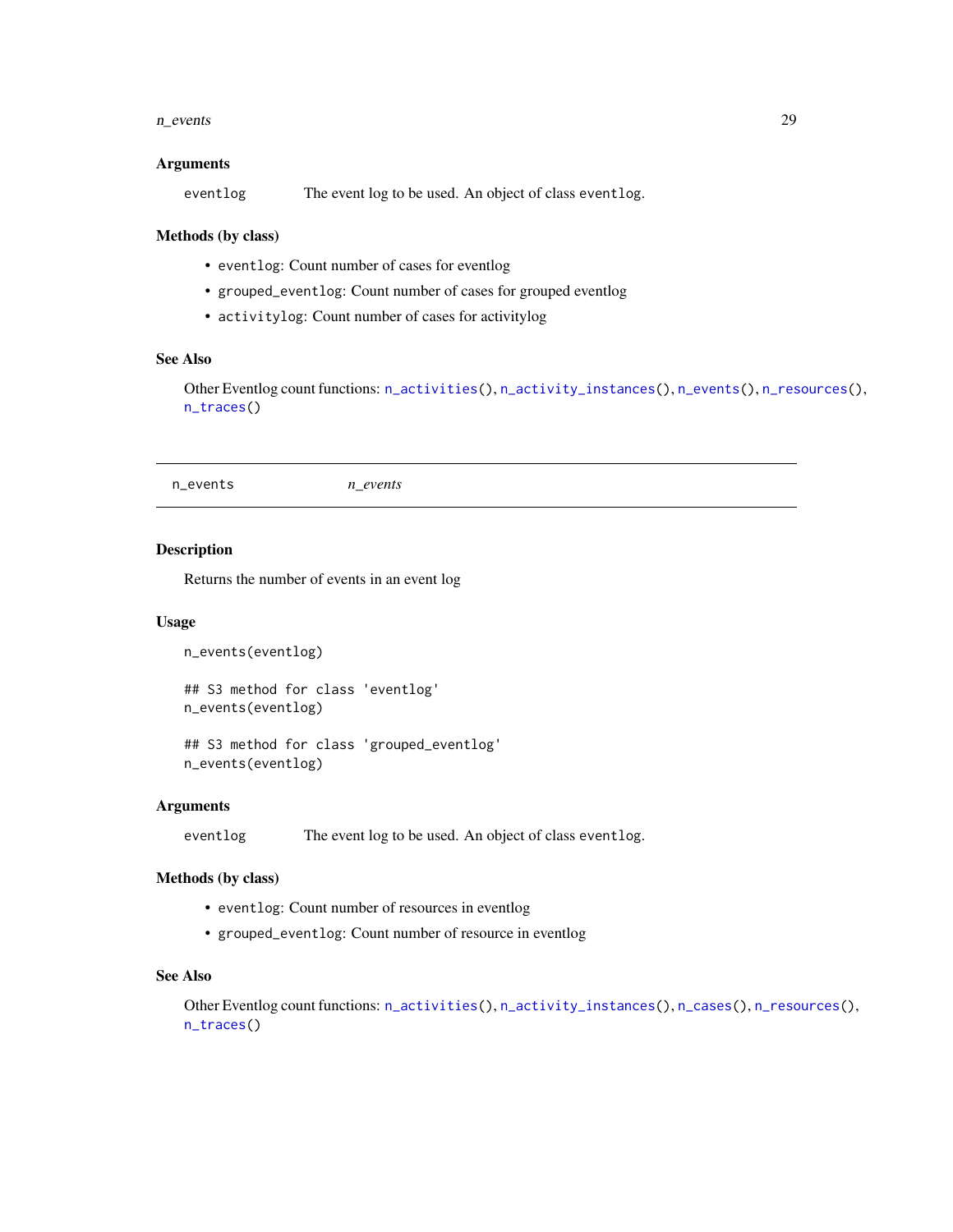<span id="page-29-1"></span><span id="page-29-0"></span>n\_resources *n\_resources*

## Description

Returns the number of resources in an event log

#### Usage

```
n_resources(eventlog)
```

```
## S3 method for class 'eventlog'
n_resources(eventlog)
```
## S3 method for class 'grouped\_eventlog' n\_resources(eventlog)

#### Arguments

eventlog The event log to be used. An object of class eventlog.

#### Methods (by class)

- eventlog: Count number of resources in eventlog
- grouped\_eventlog: Count number of resources in grouped eventlog

## See Also

Other Eventlog count functions: [n\\_activities\(](#page-26-1)), [n\\_activity\\_instances\(](#page-27-1)), [n\\_cases\(](#page-27-2)), [n\\_events\(](#page-28-1)), [n\\_traces\(](#page-29-2))

<span id="page-29-2"></span>n\_traces *n\_traces*

#### Description

Returns the number of traces in an event log

#### Usage

```
n_traces(eventlog)
```

```
## S3 method for class 'eventlog'
n_traces(eventlog)
```

```
## S3 method for class 'grouped_eventlog'
n_traces(eventlog)
```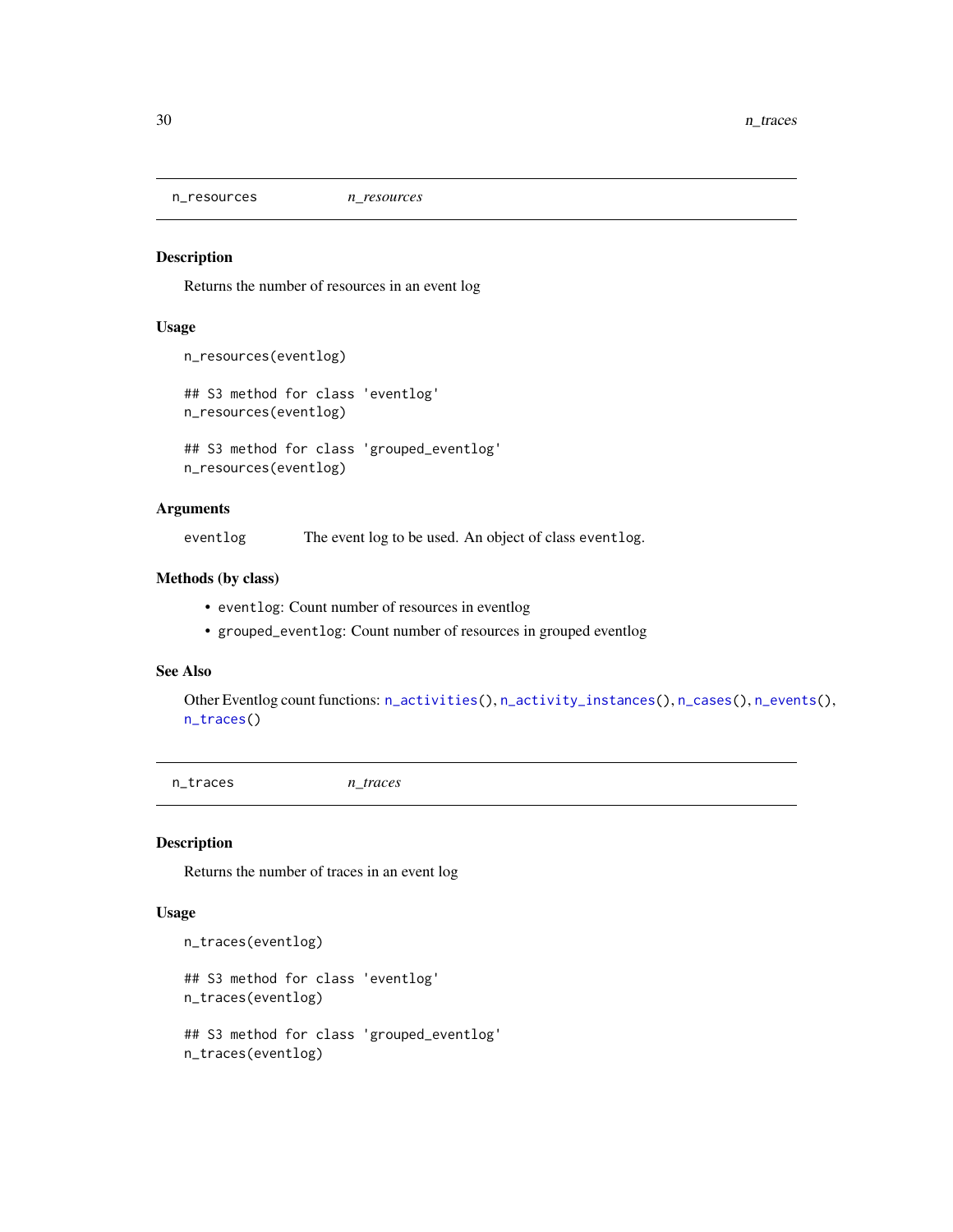## <span id="page-30-0"></span>print.eventlog 31

## Arguments

eventlog The event log to be used. An object of class eventlog.

## Methods (by class)

- eventlog: Count number of traces for eventlog
- grouped\_eventlog: Count number of traces for grouped eventlog

## See Also

Other Eventlog count functions: [n\\_activities\(](#page-26-1)), [n\\_activity\\_instances\(](#page-27-1)), [n\\_cases\(](#page-27-2)), [n\\_events\(](#page-28-1)), [n\\_resources\(](#page-29-1))

print.eventlog *Generic print function for eventlog*

## Description

Generic print function for eventlog

## Usage

## S3 method for class 'eventlog'  $print(x, \ldots)$ 

## Arguments

| x        | Eventlog object             |
|----------|-----------------------------|
| $\cdots$ | <b>Additional Arguments</b> |

print.eventlog\_mapping

*Generic print function for eventlog\_mapping*

## Description

Generic print function for eventlog\_mapping

## Usage

```
## S3 method for class 'eventlog_mapping'
print(x, \ldots)
```

| x        | Eventlog mapping object     |
|----------|-----------------------------|
| $\cdots$ | <b>Additional Arguments</b> |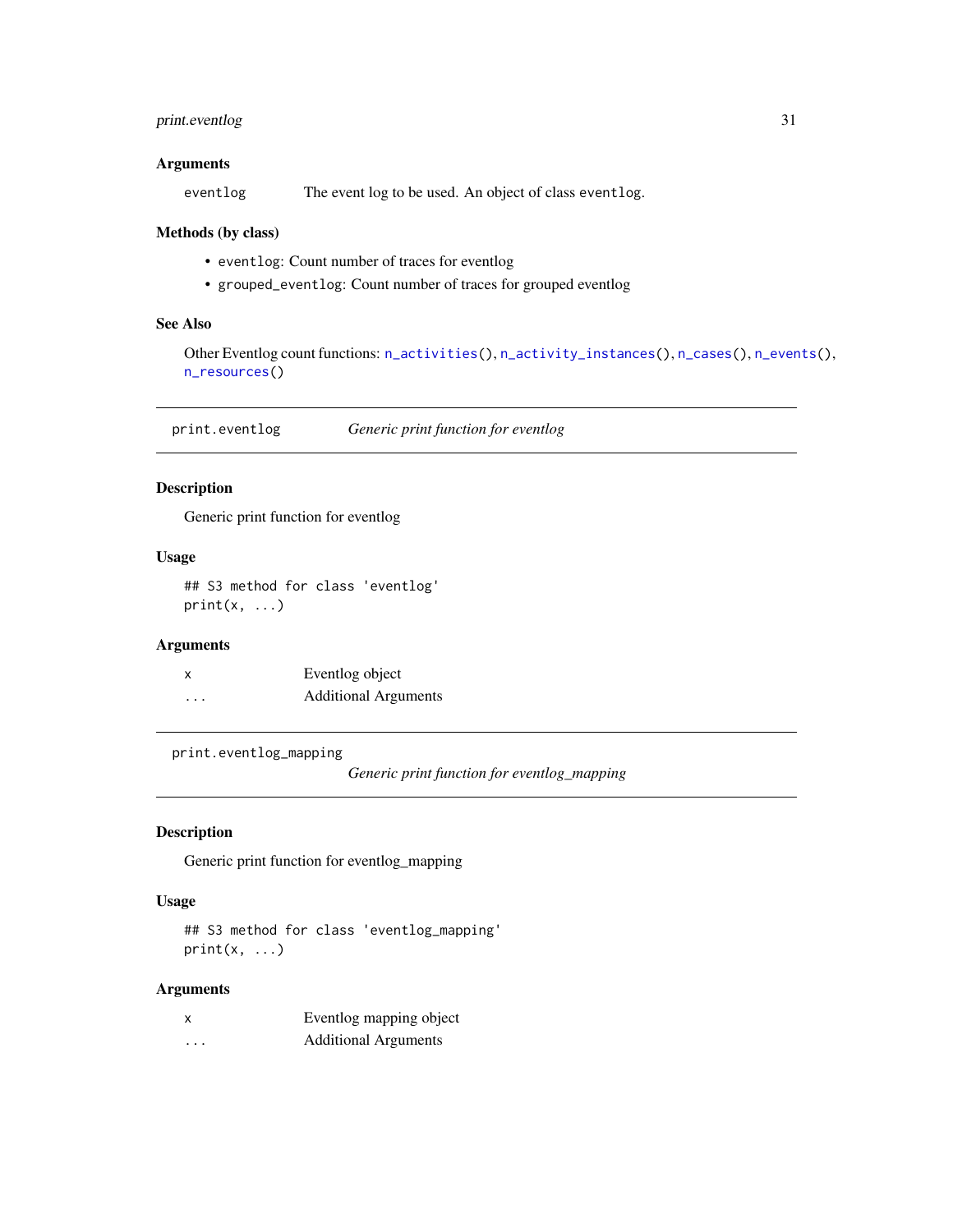<span id="page-31-0"></span>resources *Resources*

## Description

Returns a tbl\_df containing a list of all resources in the event log, with there absolute and relative frequency

#### Usage

resources(eventlog)

## S3 method for class 'eventlog' resources(eventlog)

## S3 method for class 'grouped\_eventlog' resources(eventlog)

## Arguments

eventlog The event log to be used. An object of class eventlog.

#### Methods (by class)

- eventlog: Generate resource list for eventlog
- grouped\_eventlog: Generate resource list for grouped eventlog

#### See Also

[resource\\_id](#page-31-1), [eventlog](#page-14-1)

<span id="page-31-1"></span>resource\_id *Resource classifier*

## Description

Get the resource classifier of an object of class eventlog.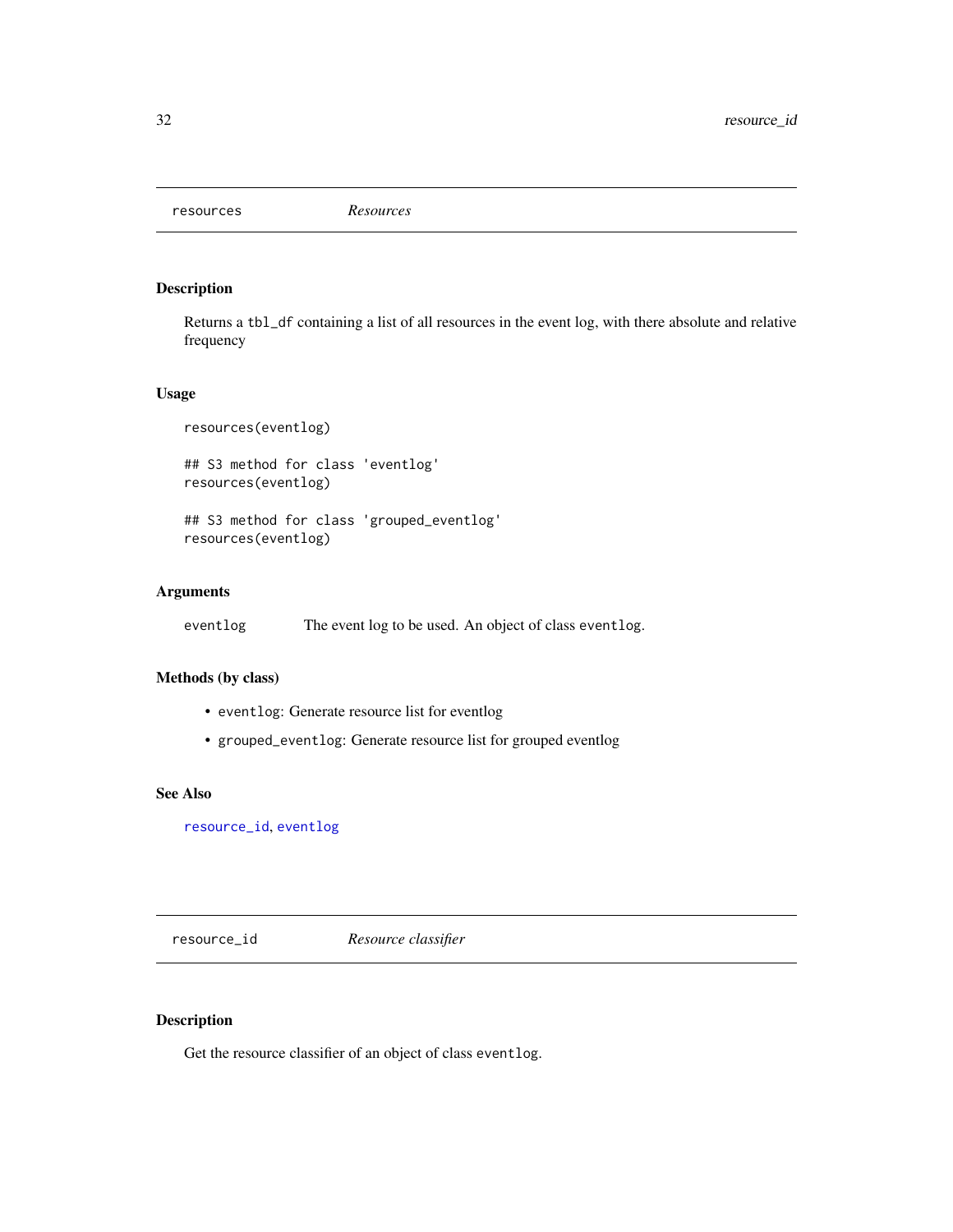## <span id="page-32-0"></span>resource\_labels 33

#### Usage

```
resource_id(x)
## S3 method for class 'eventlog'
resource_id(x)
## S3 method for class 'eventlog_mapping'
resource_id(x)
## S3 method for class 'activitylog'
resource_id(x)
## S3 method for class 'activitylog_mapping'
resource_id(x)
```
#### **Arguments**

x An eventlog of eventlog\_mapping

## Methods (by class)

- eventlog: Retrieve resource identifier from eventlog
- eventlog\_mapping: Retrieve resource identifier from eventlog mapping
- activitylog: Retrieve resource identifier from activitylog
- activitylog\_mapping: Retrieve resource identifier from activitylog mapping

#### See Also

#### [eventlog](#page-14-1), [mapping](#page-25-1)

```
Other Eventlog classifiers: activity_id(), activity_instance_id(), case_id(), lifecycle_ids(),
lifecycle_id(), mapping(), timestamp()
```
resource\_labels *Get vector of resource labels*

#### Description

Retrieve a vector containing all unique resource labels

#### Usage

```
resource_labels(eventlog)
```
## S3 method for class 'eventlog' resource\_labels(eventlog)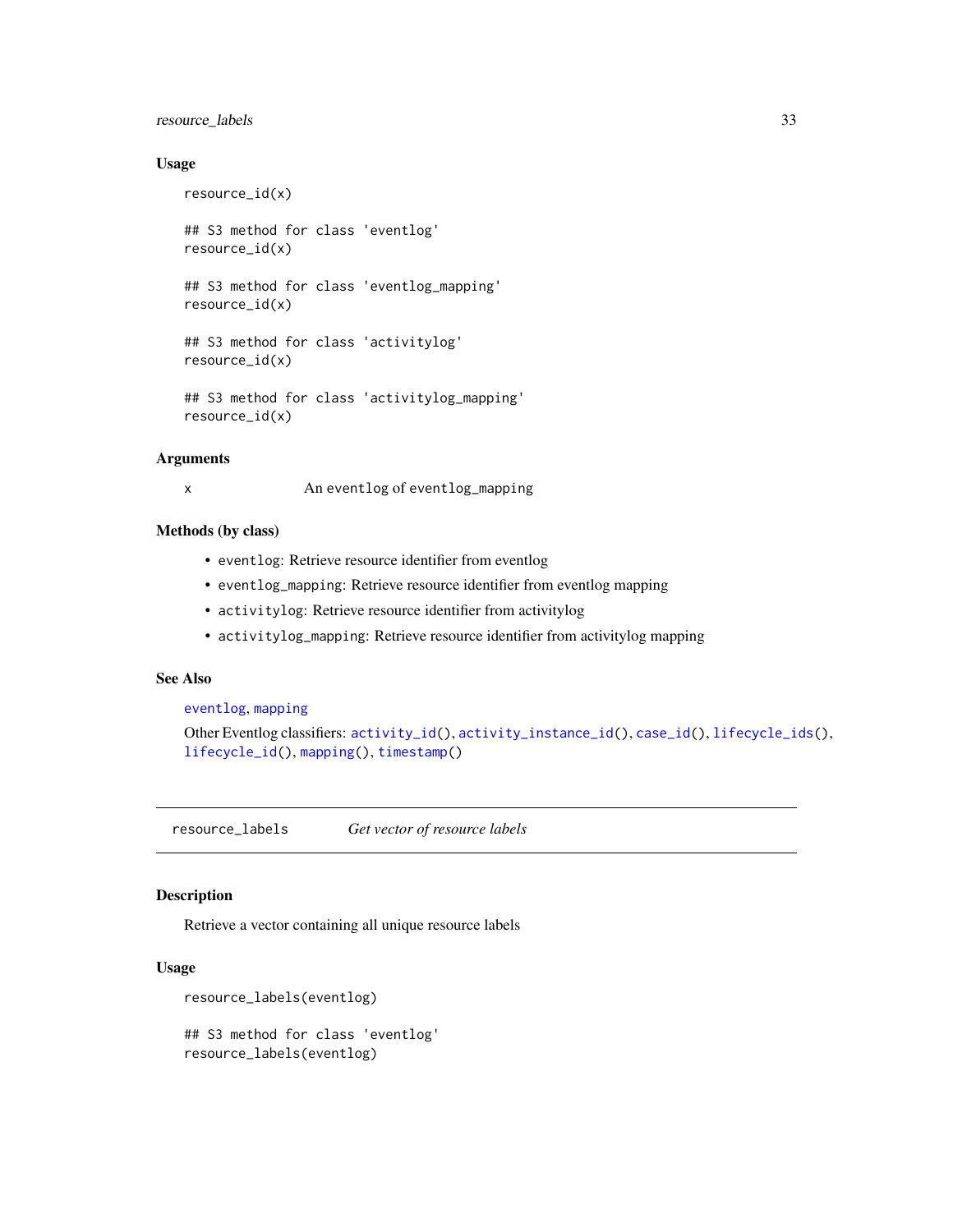#### <span id="page-33-0"></span>Arguments

eventlog Eventlog

## Methods (by class)

• eventlog: Retrieve resource labels from eventlog

| Re map<br>re_map |
|------------------|
|------------------|

## Description

Construct an eventlog using an existing mapping.

## Usage

re\_map(x, mapping)

## Arguments

| X       | The eventlog/activitylog data to be used.                    |
|---------|--------------------------------------------------------------|
| mapping | An existing eventlog mapping created by the mapping function |

| set_case_id | Set individual attributes of event log |
|-------------|----------------------------------------|
|-------------|----------------------------------------|

## Description

Set individual attributes of event log

## Usage

```
set_case_id(eventlog, case_id)
set_activity_id(eventlog, activity_id)
```
set\_activity\_instance\_id(eventlog, activity\_instance\_id)

set\_timestamp(eventlog, timestamp)

set\_resource\_id(eventlog, resource\_id)

set\_lifecycle\_id(eventlog, lifecycle\_id)

## S3 method for class 'eventlog'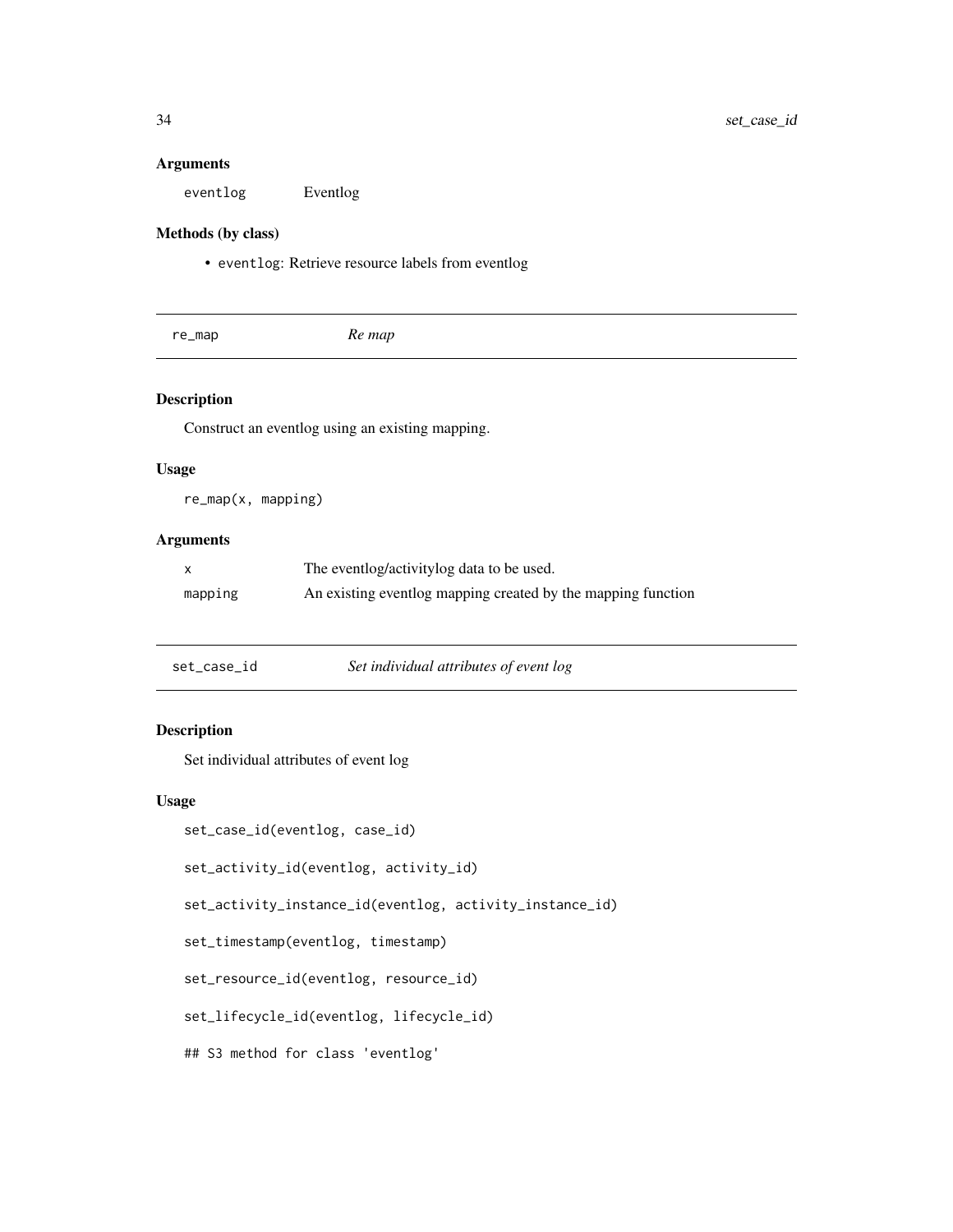## set\_case\_id 35

```
set_case_id(eventlog, case_id)
## S3 method for class 'grouped_eventlog'
set_case_id(eventlog, case_id)
## S3 method for class 'eventlog'
set_activity_id(eventlog, activity_id)
## S3 method for class 'grouped_eventlog'
set_activity_id(eventlog, activity_id)
## S3 method for class 'eventlog'
set_activity_instance_id(eventlog, activity_instance_id)
## S3 method for class 'grouped_eventlog'
set_activity_instance_id(eventlog, activity_instance_id)
## S3 method for class 'eventlog'
set_timestamp(eventlog, timestamp)
## S3 method for class 'grouped_eventlog'
set_timestamp(eventlog, timestamp)
## S3 method for class 'eventlog'
set_resource_id(eventlog, resource_id)
## S3 method for class 'grouped_eventlog'
set_resource_id(eventlog, resource_id)
```

```
## S3 method for class 'eventlog'
set_lifecycle_id(eventlog, lifecycle_id)
```

```
## S3 method for class 'grouped_eventlog'
set_lifecycle_id(eventlog, lifecycle_id)
```

| eventlog                                         | Event log object |
|--------------------------------------------------|------------------|
| case_id                                          | New case id      |
| activity_id                                      | New activity id  |
| activity_instance_id<br>New activity instance id |                  |
| timestamp                                        | New timestamp    |
| resource id                                      | New resource id  |
| lifecycle_id                                     | New lifecycle id |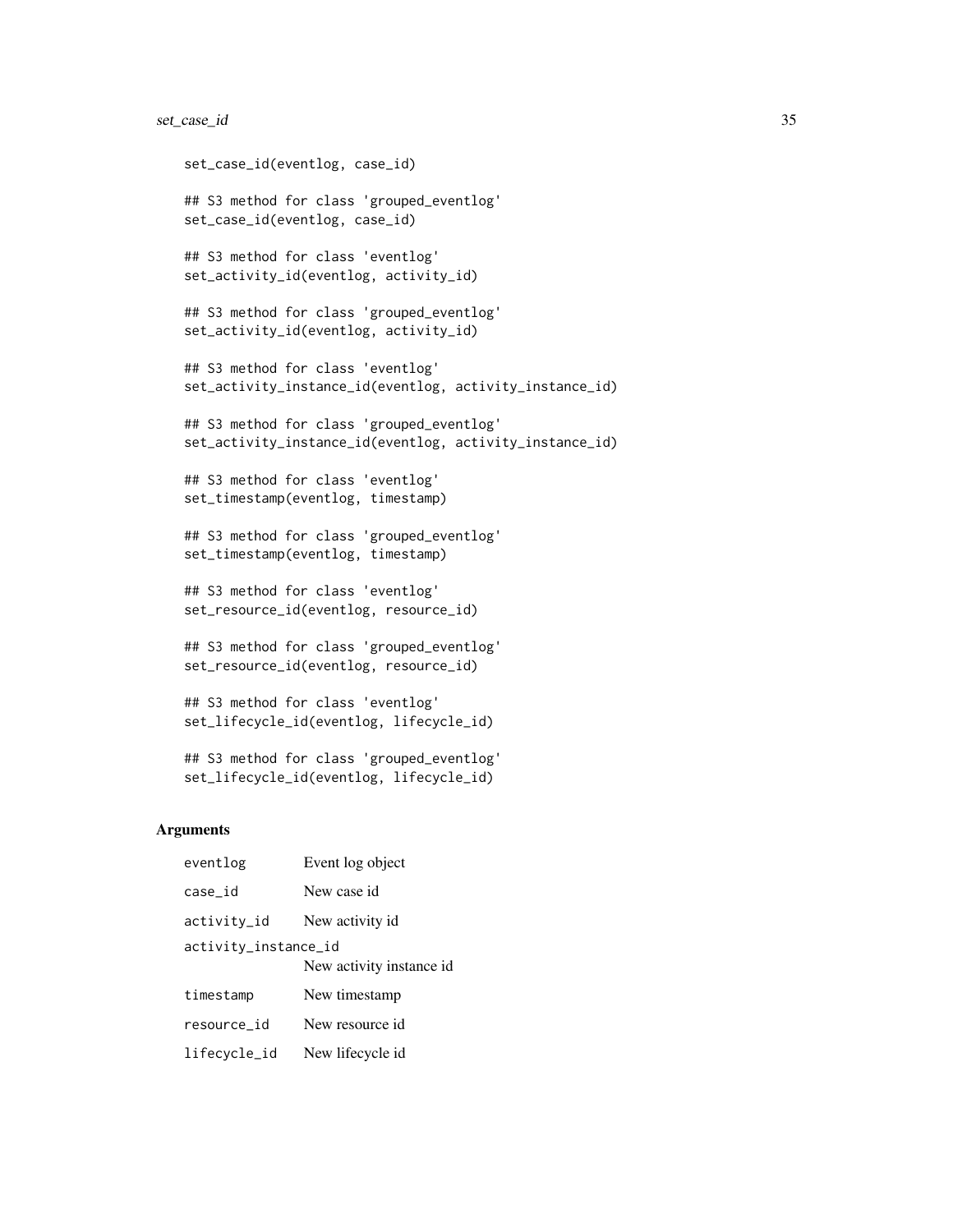## <span id="page-35-0"></span>Methods (by class)

- eventlog: Set case id of event log
- grouped\_eventlog: Set case id of grouped event log
- eventlog: Set activity id of event log
- grouped\_eventlog: Set activity id of grouped event log
- eventlog: Set activity instance id of event log
- grouped\_eventlog: Set activity instance id of grouped event log
- eventlog: Set timestamp of event log
- grouped\_eventlog: Set timestamp of grouped event log
- eventlog: Set resource\_id of event log
- grouped\_eventlog: Set resource\_id of grouped event log
- eventlog: Set lifecycle\_id of event log
- grouped\_eventlog: Set lifecycle\_id of grouped event log

simple\_eventlog *Simple Eventlog*

#### Description

A function to instantiate an object of class eventlog by specifying a data.frame or tbl\_df and the minimally required case identifier, activity identifier and timestamp

#### Usage

```
simple_eventlog(
 eventlog,
 case_id = NULL,activity_id = NULL,
  timestamp = NULL,
  resource_id = NULL,
 order = "auto",
  validate = TRUE
)
```
isimple\_eventlog(eventlog)

| eventlog    | The data object to be used as event log. This can be a data, frame or tbl_df. |
|-------------|-------------------------------------------------------------------------------|
| case_id     | The case classifier of the event log.                                         |
| activity_id | The activity classifier of the event log.                                     |
| timestamp   | The timestamp of the event log.                                               |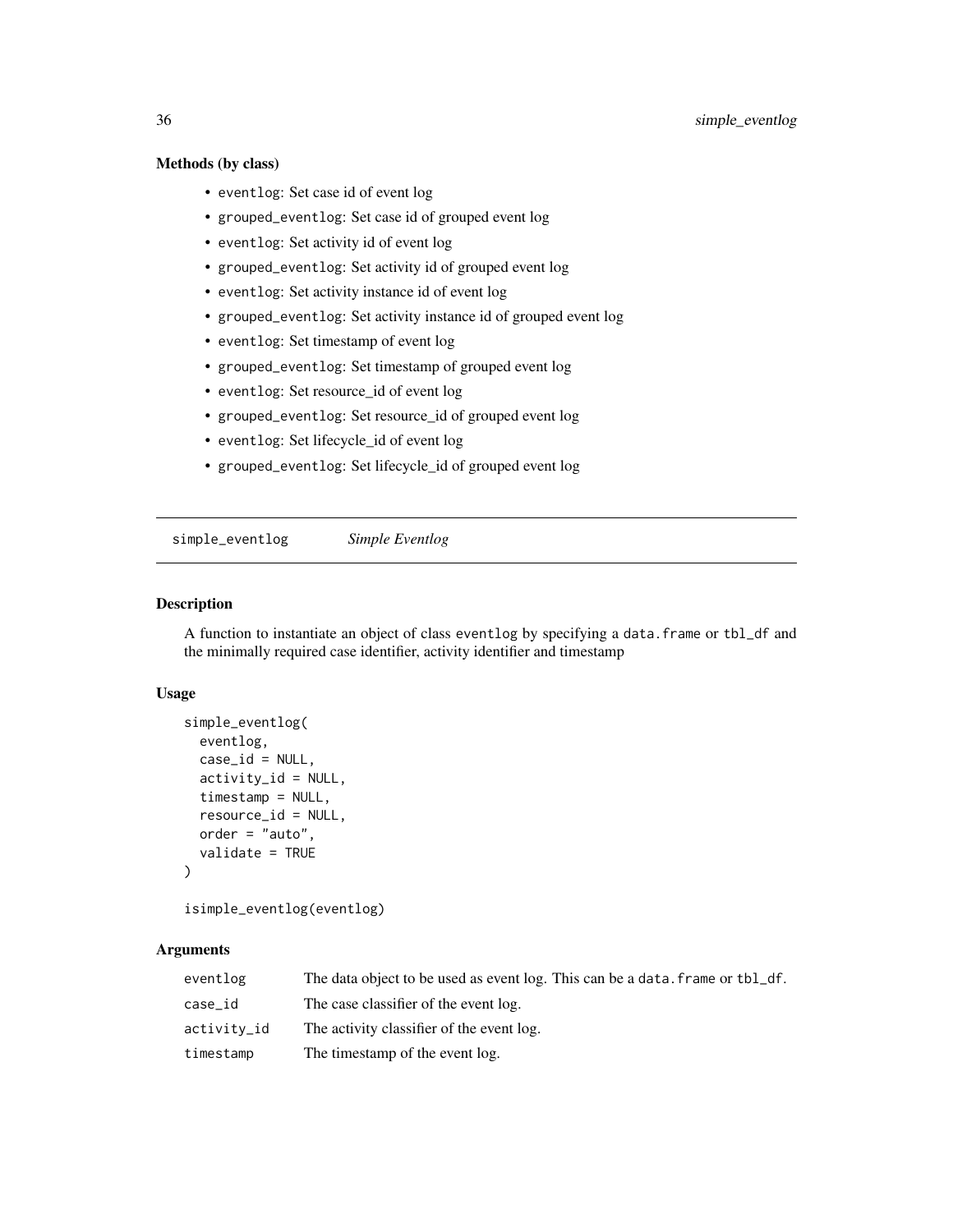<span id="page-36-0"></span>

| resource_id | The resource classifier of the event log (optional).                                                                                                                                                                                                                                                                                                                                                                      |
|-------------|---------------------------------------------------------------------------------------------------------------------------------------------------------------------------------------------------------------------------------------------------------------------------------------------------------------------------------------------------------------------------------------------------------------------------|
| order       | Configure how to handle sort events with equal timestamps: auto will use the<br>order in the original data, alphabetical will sort the activity labels by alphabet,<br>sorted will assume that the data frame is already correctly sorted and has a col-<br>umn '.order', providing a column name will use this column for ordering (can<br>be numeric of character). The latter will never overrule timestamp orderings. |
| validate    | When 'TRUE' some basic checks are run on the contents of the event log such<br>as that activity instances are not connected to more than one case or activity.<br>Using 'FALSE' improves the performance by skipping those checks.                                                                                                                                                                                        |

## See Also

[eventlog](#page-14-1),[case\\_id](#page-11-1), [activity\\_id](#page-4-1), [activity\\_instance\\_id](#page-5-1),[lifecycle\\_id](#page-23-1), [timestamp](#page-38-1)

#### Examples

```
## Not run:
data \leq data.frame(case = rep("A", 5),
activity_id = c("A", "B", "C", "D", "E"),
timestamp = date_decimal(1:5))
simple_eventlog(data,case_id = "case",
activity_id = "activity_id",
timestamp = "timestamp")
```
## End(Not run)

slice\_activities *Slice Activities*

## Description

Take a slice of activity instances from event log

### Usage

```
slice_activities(.data, ...)
## S3 method for class 'eventlog'
slice_activities(.data, ...)
```

```
## S3 method for class 'grouped_eventlog'
slice_activities(.data, ...)
```

| .data | Eventlog    |
|-------|-------------|
| .     | Slice index |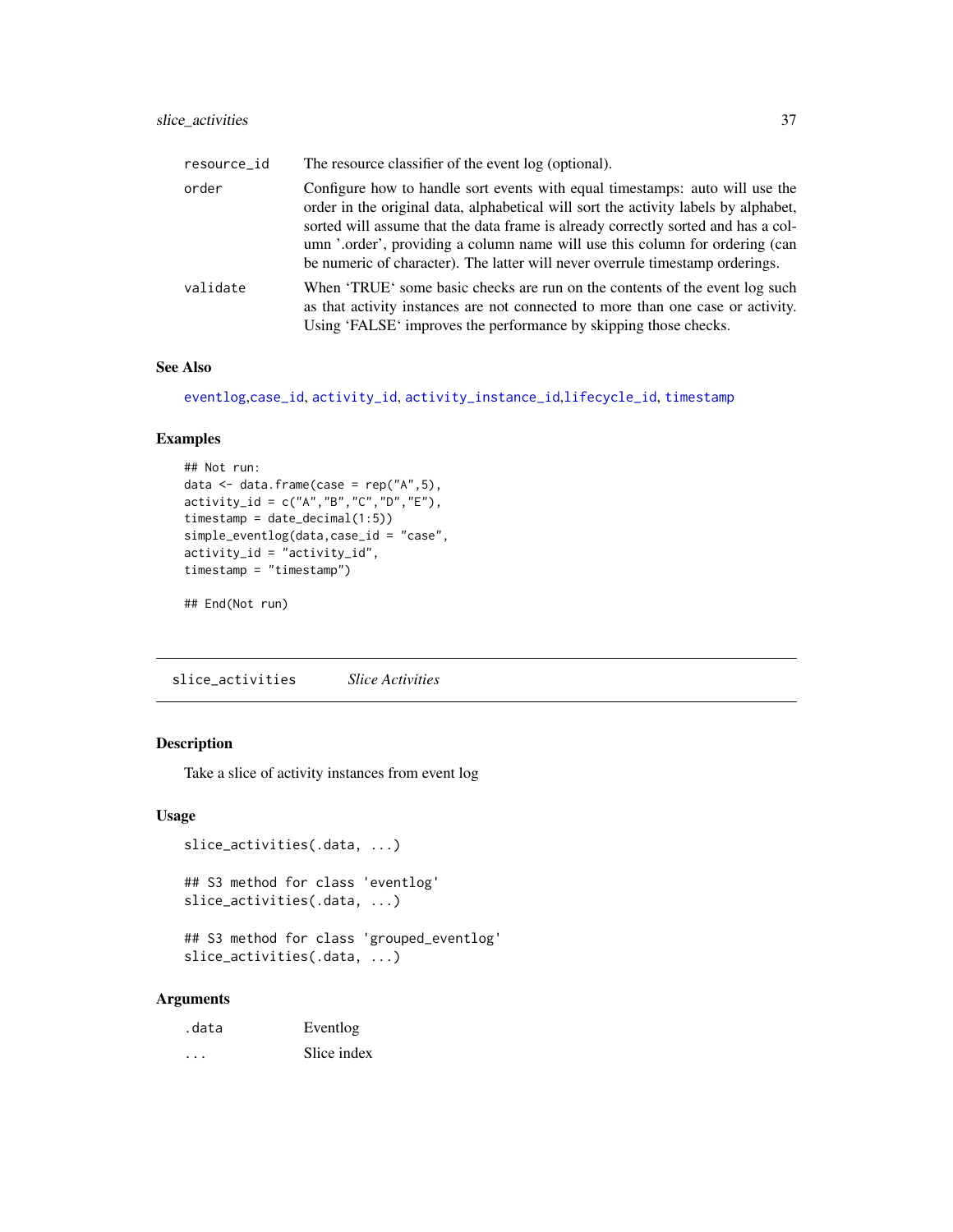## Methods (by class)

- eventlog: Take a slice of activity instances from event log
- grouped\_eventlog: Take a slice of activity instances from grouped event log

slice\_events *Slice Events*

## Description

Take a slice of events from event log

#### Usage

```
slice_events(.data, ...)
## S3 method for class 'eventlog'
slice_events(.data, ...)
## S3 method for class 'grouped_eventlog'
```

```
slice_events(.data, ...)
```
## Arguments

| .data                   | Eventlog    |
|-------------------------|-------------|
| $\cdot$ $\cdot$ $\cdot$ | Slice index |

## Methods (by class)

- eventlog: Take a slice of events from event log
- grouped\_eventlog: Take a slice of events from grouped event log

standardize\_lifecycle *Standardize format of lifecycle types*

## Description

Standardize format of lifecycle types

## Usage

standardize\_lifecycle(eventlog)

## S3 method for class 'eventlog' standardize\_lifecycle(eventlog)

<span id="page-37-0"></span>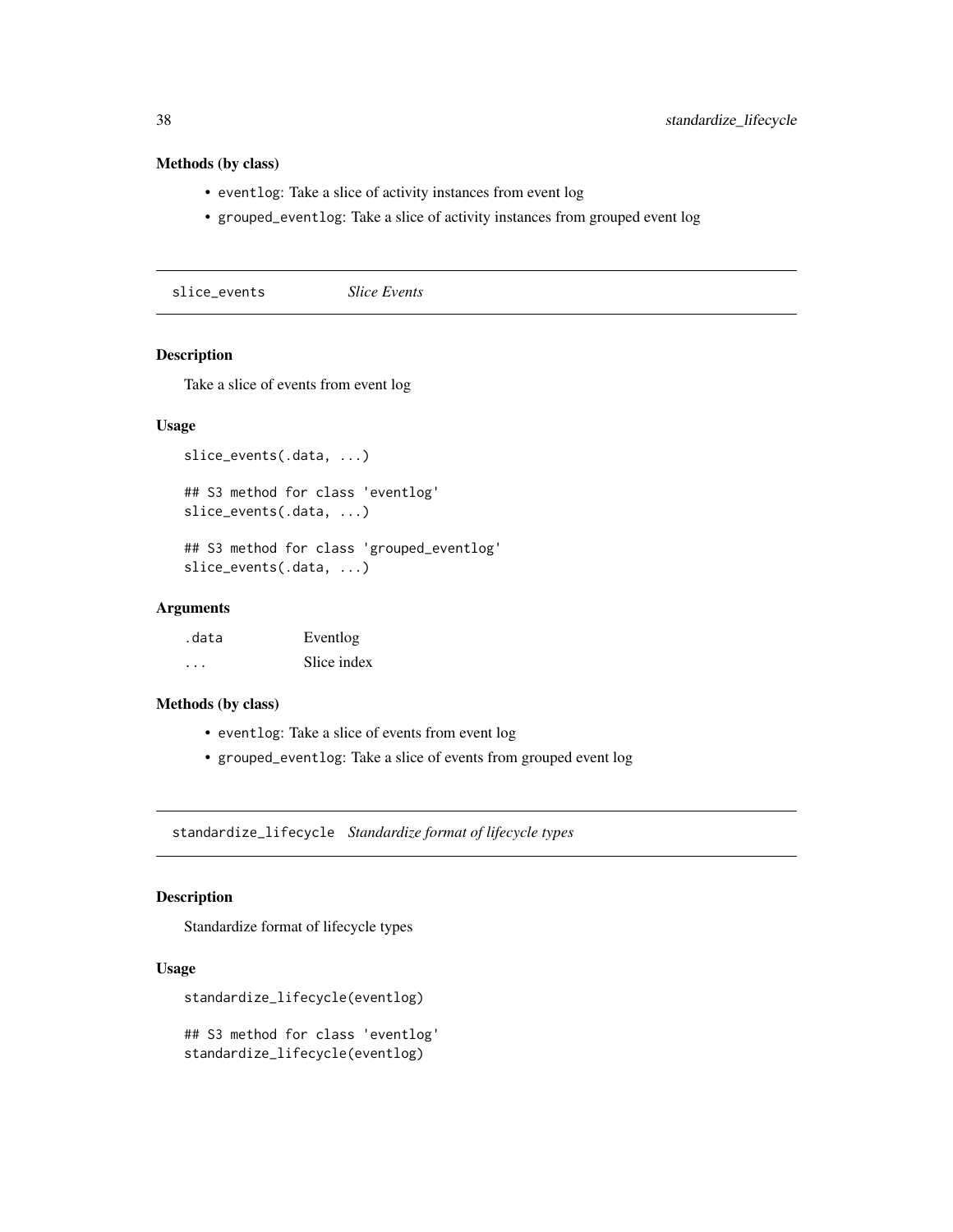## <span id="page-38-0"></span>summary.eventlog 39

## Arguments

eventlog The event log to be converted. An object of class eventlog.

#### Methods (by class)

• eventlog: Standardize lifecycle types for eventlog

summary.eventlog *Generic summary function for eventlog class*

## Description

Generic summary function for eventlog class

## Usage

```
## S3 method for class 'eventlog'
summary(object, ...)
```
## S3 method for class 'grouped\_eventlog' summary(object, ...)

#### Arguments

| object                  | Eventlog object             |
|-------------------------|-----------------------------|
| $\cdot$ $\cdot$ $\cdot$ | <b>Additional Arguments</b> |

#### Methods (by class)

• grouped\_eventlog: Summary of grouped event log

<span id="page-38-1"></span>timestamp *Timestamp classifier*

## Description

Get the timestamp classifier of an object of class eventlog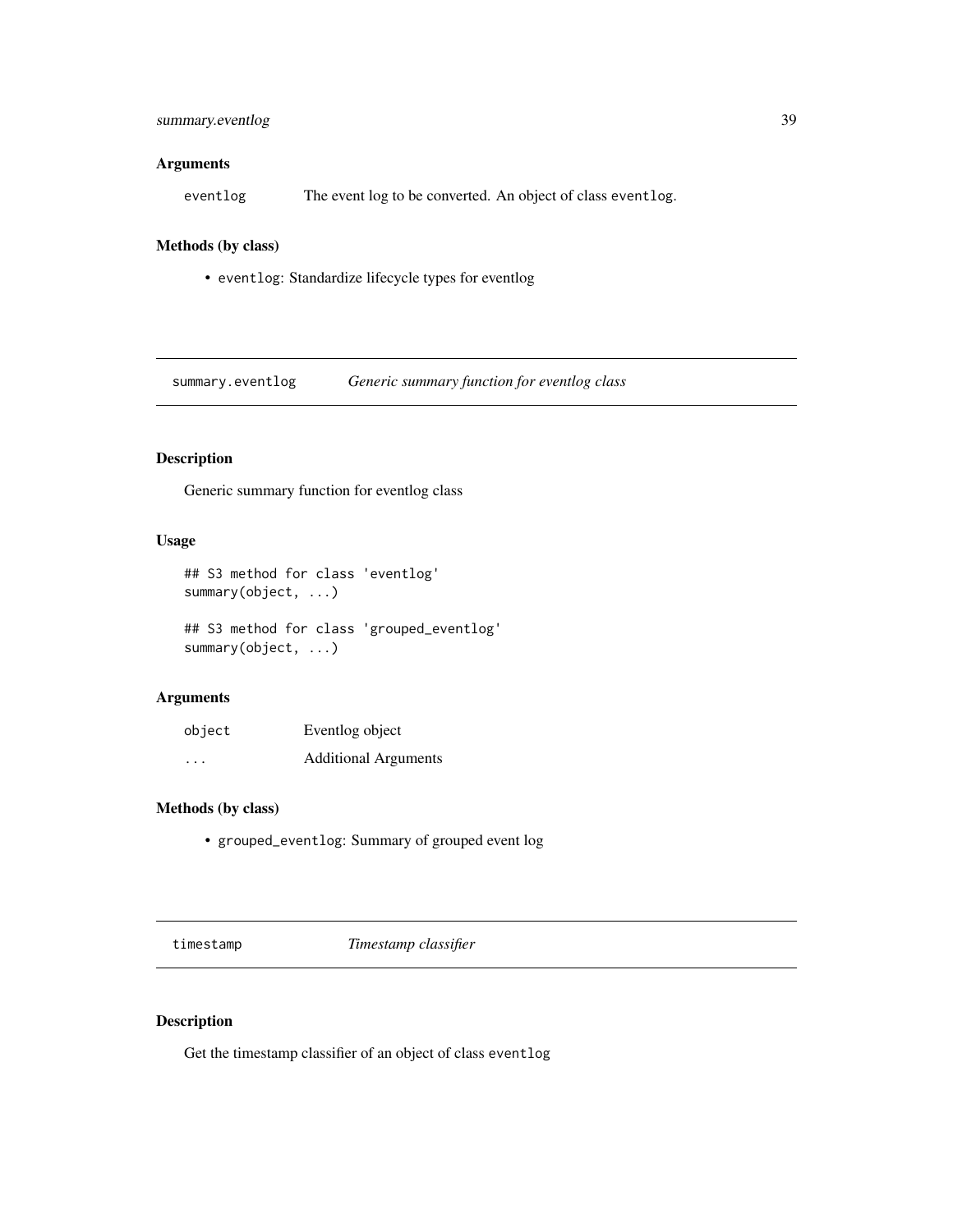40 traces and the contract of the contract of the contract of the contract of the contract of the contract of the contract of the contract of the contract of the contract of the contract of the contract of the contract of

#### Usage

```
timestamp(x)
## S3 method for class 'eventlog'
timestamp(x)
## S3 method for class 'eventlog_mapping'
timestamp(x)
## S3 method for class 'activitylog'
timestamp(x)
## S3 method for class 'activitylog_mapping'
timestamp(x)
```
#### Arguments

x An eventlog of eventlog\_mapping

#### Methods (by class)

- eventlog: Retrieve timestamp identifier from eventlog
- eventlog\_mapping: Retrieve timestamp identifier from eventlog mapping
- activitylog: Retrieve timestamp identifier from activitylog
- activitylog\_mapping: Retrieve timestamp identifier from activitylog mapping

## See Also

## [eventlog](#page-14-1), [mapping](#page-25-1)

Other Eventlog classifiers: [activity\\_id\(](#page-4-1)), [activity\\_instance\\_id\(](#page-5-1)), [case\\_id\(](#page-11-1)), [lifecycle\\_ids\(](#page-24-1)), [lifecycle\\_id\(](#page-23-1)), [mapping\(](#page-25-1)), [resource\\_id\(](#page-31-1))

traces *Traces*

## Description

traces computes the different activity sequences of an event log together with their absolute and relative frequencies. Activity sequences are based on the start timestamp of activities.

<span id="page-39-0"></span>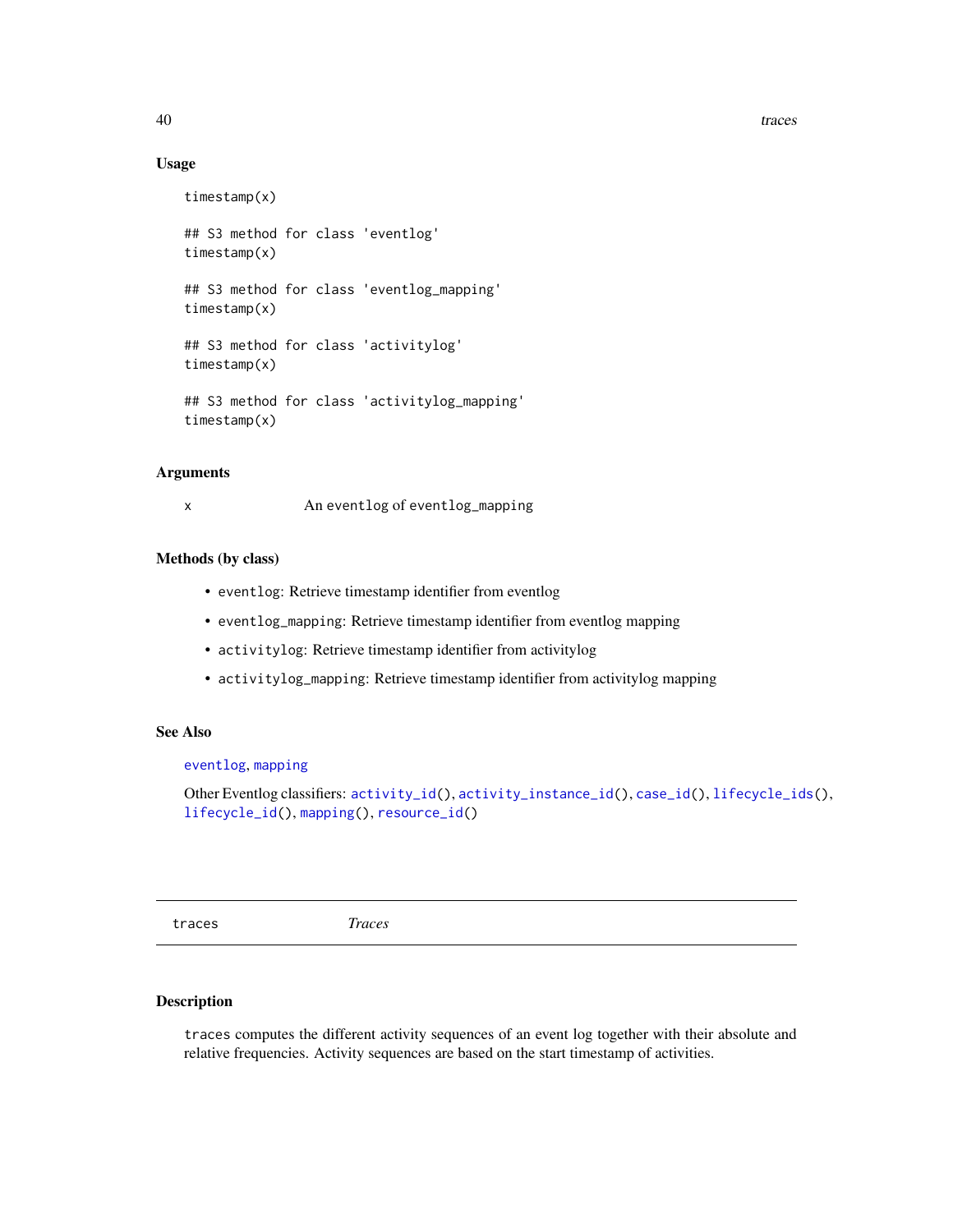#### <span id="page-40-0"></span>trace\_list 41

## Usage

```
traces(eventlog, ...)
## S3 method for class 'eventlog'
traces(eventlog, ...)
## S3 method for class 'grouped_eventlog'
traces(eventlog, ...)
```
## Arguments

| eventlog | The event log to be used. An object of class event log. |
|----------|---------------------------------------------------------|
| $\cdots$ | Deprecated arguments                                    |

## Methods (by class)

- eventlog: Construct traces list for eventlog
- grouped\_eventlog: Construct list of traces for grouped eventlog

## See Also

[cases](#page-10-1), [eventlog](#page-14-1)

trace\_list *Trace list*

## Description

Construct trace list

#### Usage

trace\_list(eventlog)

## S3 method for class 'eventlog' trace\_list(eventlog)

## Arguments

eventlog Eventlog object

## Methods (by class)

• eventlog: Construct trace list for event log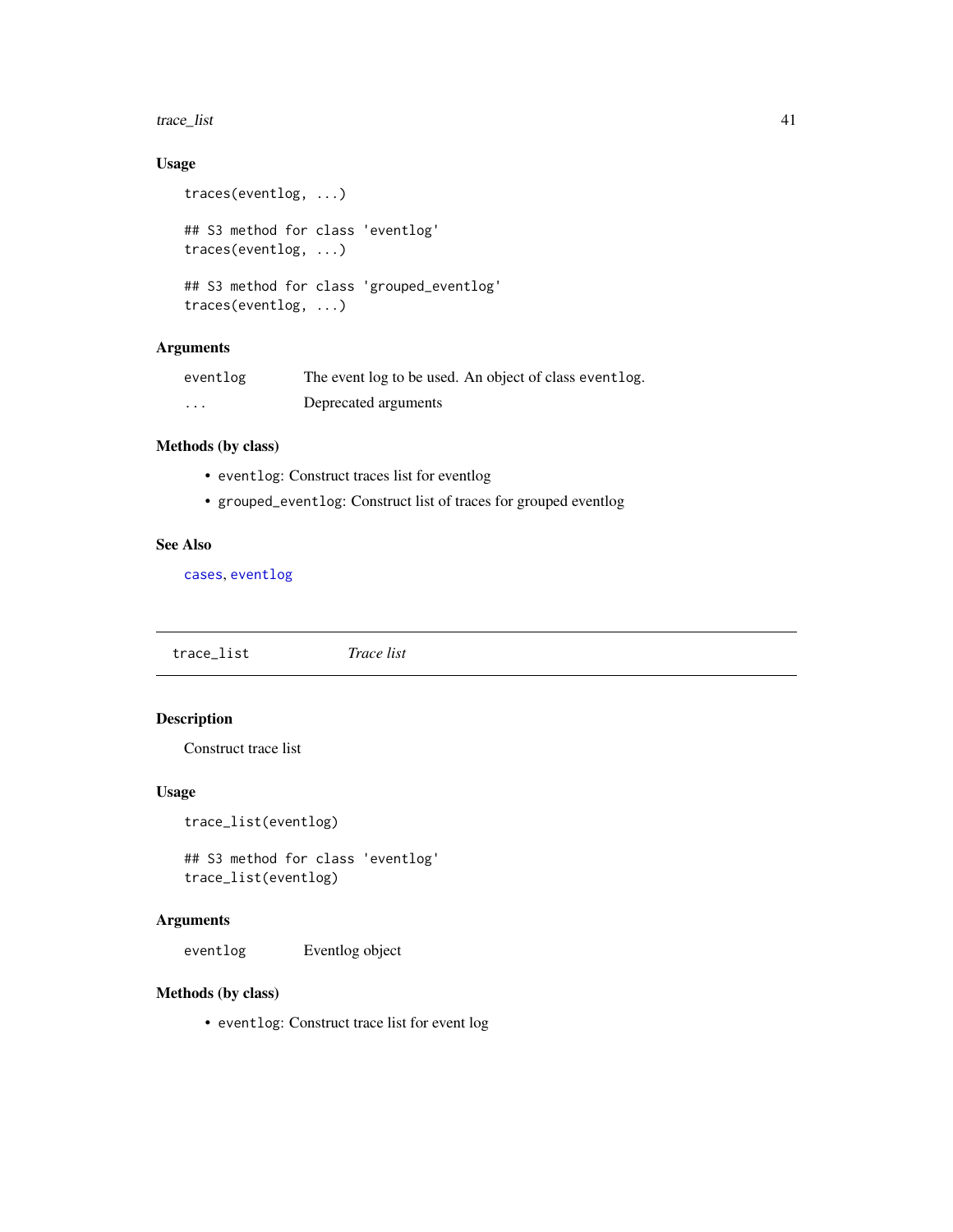<span id="page-41-0"></span>ungroup\_eventlog *Ungroup event log*

## Description

Remove groups from event log

## Usage

ungroup\_eventlog(eventlog)

## S3 method for class 'eventlog' ungroup\_eventlog(eventlog)

## Arguments

eventlog Eventlog

## Methods (by class)

• eventlog: Remove groups from event log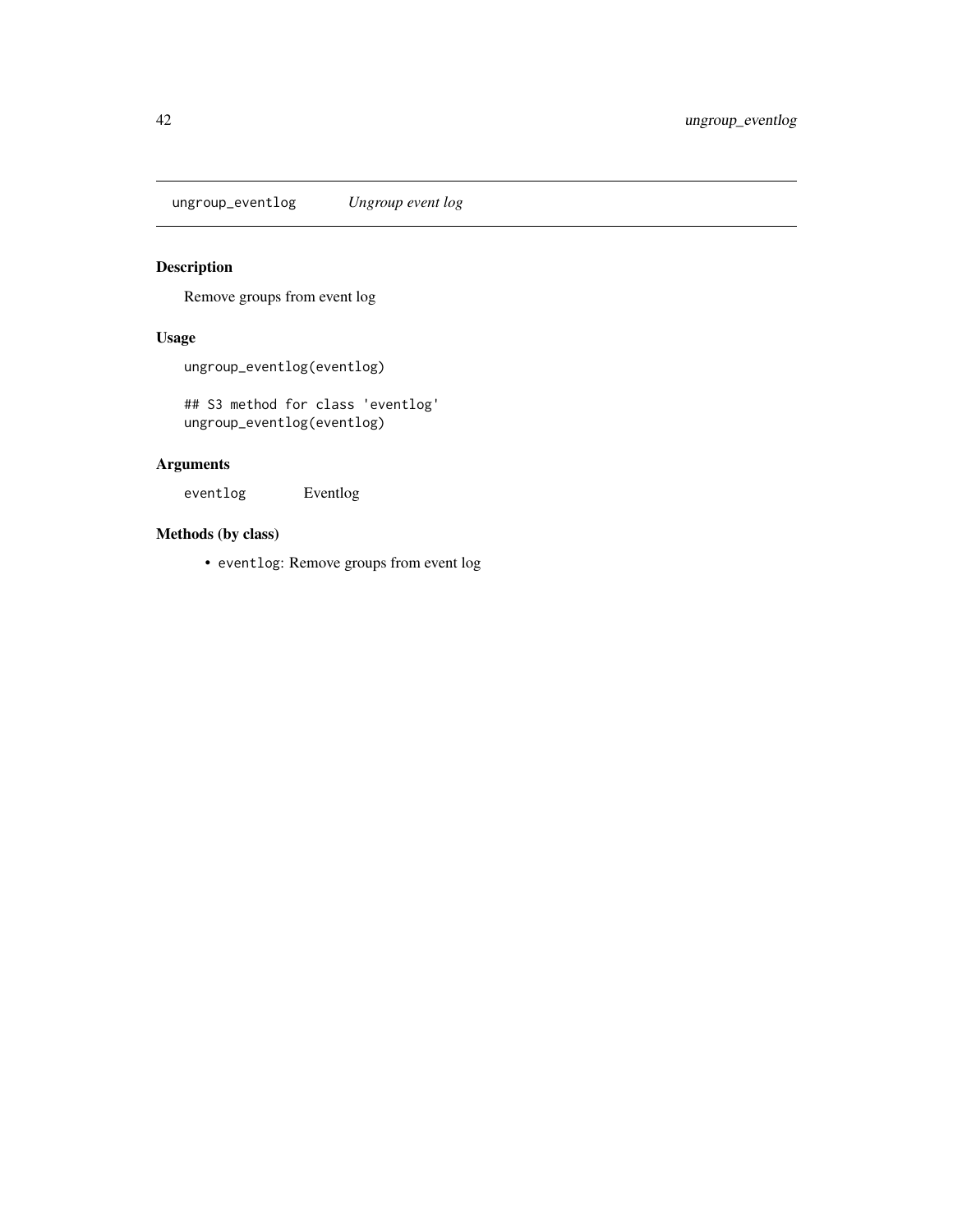# <span id="page-42-0"></span>**Index**

act\_collapse, [7,](#page-6-0) *[8,](#page-7-0) [9](#page-8-0)* act\_recode, *[8](#page-7-0)*, [8,](#page-7-0) *[9](#page-8-0)* act\_unite, *[8](#page-7-0)*, [9](#page-8-0) activities, [3](#page-2-0) activities\_to\_eventlog, [4](#page-3-0) activity\_id, *[3](#page-2-0)*, [5,](#page-4-0) *[6](#page-5-0)*, *[8,](#page-7-0) [9](#page-8-0)*, *[12](#page-11-0)*, *[16](#page-15-0)*, *[25](#page-24-0)*, *[27](#page-26-0)*, *[33](#page-32-0)*, *[37](#page-36-0)*, *[40](#page-39-0)* activity\_instance\_id, *[3](#page-2-0)*, *[6](#page-5-0)*, [6,](#page-5-0) *[12](#page-11-0)*, *[16](#page-15-0)*, *[25](#page-24-0)*, *[27](#page-26-0)*, *[33](#page-32-0)*, *[37](#page-36-0)*, *[40](#page-39-0)* activity\_labels, [7](#page-6-0) activitylog, [4](#page-3-0) add\_end\_activity, [9](#page-8-0) add\_start\_activity *(*add\_end\_activity*)*, [9](#page-8-0) assign\_instance\_id, [10,](#page-9-0) *[14](#page-13-0)*

bupaR, [11](#page-10-0)

case\_id, *[6](#page-5-0)*, [12,](#page-11-0) *[16](#page-15-0)*, *[25](#page-24-0)*, *[27](#page-26-0)*, *[33](#page-32-0)*, *[37](#page-36-0)*, *[40](#page-39-0)* case\_labels, [13](#page-12-0) case\_list, [13](#page-12-0) cases, [11,](#page-10-0) *[41](#page-40-0)* convert\_timestamps, *[10](#page-9-0)*, [14](#page-13-0)

detect\_resource\_inconsistencies, [14](#page-13-0) durations, [15](#page-14-0)

eventlog, *[3](#page-2-0)*, *[6](#page-5-0)*, *[8,](#page-7-0) [9](#page-8-0)*, *[12](#page-11-0)*, [15,](#page-14-0) *[24](#page-23-0)*, *[32,](#page-31-0) [33](#page-32-0)*, *[37](#page-36-0)*, *[40,](#page-39-0) [41](#page-40-0)* events\_to\_activitylog, [17](#page-16-0)

filter\_attributes, [18](#page-17-0) first\_n, [18](#page-17-0) fix\_resource\_inconsistencies, [19](#page-18-0)

group\_by\_activity, [20](#page-19-0) group\_by\_activity\_instance, [21](#page-20-0) group\_by\_case, [21](#page-20-0) group\_by\_resource, [22](#page-21-0) group\_by\_resource\_activity, [22](#page-21-0)

ieventlog *(*eventlog*)*, [15](#page-14-0)

isimple\_eventlog *(*simple\_eventlog*)*, [36](#page-35-0) last\_n, [23](#page-22-0) lifecycle\_id, *[6](#page-5-0)*, *[12](#page-11-0)*, *[16](#page-15-0)*, *[24](#page-23-0)*, [24,](#page-23-0) *[25](#page-24-0)*, *[27](#page-26-0)*, *[33](#page-32-0)*, *[37](#page-36-0)*, *[40](#page-39-0)* lifecycle\_ids, *[6](#page-5-0)*, *[12](#page-11-0)*, *[25](#page-24-0)*, [25,](#page-24-0) *[27](#page-26-0)*, *[33](#page-32-0)*, *[40](#page-39-0)* lifecycle\_labels, [26](#page-25-0) lifecycles, [23](#page-22-0) mapping, *[6](#page-5-0)*, *[12](#page-11-0)*, *[25](#page-24-0)*, [26,](#page-25-0) *[33](#page-32-0)*, *[40](#page-39-0)* n\_activities, [27,](#page-26-0) *[28](#page-27-0)[–31](#page-30-0)* n\_activity\_instances, *[27](#page-26-0)*, [28,](#page-27-0) *[29](#page-28-0)[–31](#page-30-0)* n\_cases, *[27,](#page-26-0) [28](#page-27-0)*, [28,](#page-27-0) *[29](#page-28-0)[–31](#page-30-0)* n\_events, *[27](#page-26-0)[–29](#page-28-0)*, [29,](#page-28-0) *[30,](#page-29-0) [31](#page-30-0)* n\_resources, *[27](#page-26-0)[–29](#page-28-0)*, [30,](#page-29-0) *[31](#page-30-0)* n\_traces, *[27](#page-26-0)[–30](#page-29-0)*, [30](#page-29-0) print.eventlog, [31](#page-30-0) print.eventlog\_mapping, [31](#page-30-0) re\_map, [34](#page-33-0) resource\_id, *[6](#page-5-0)*, *[12](#page-11-0)*, *[25](#page-24-0)*, *[27](#page-26-0)*, *[32](#page-31-0)*, [32,](#page-31-0) *[40](#page-39-0)* resource\_labels, [33](#page-32-0) resources, [32](#page-31-0) set\_activity\_id *(*set\_case\_id*)*, [34](#page-33-0) set\_activity\_instance\_id *(*set\_case\_id*)*, [34](#page-33-0) set\_case\_id, [34](#page-33-0) set\_lifecycle\_id *(*set\_case\_id*)*, [34](#page-33-0) set\_resource\_id *(*set\_case\_id*)*, [34](#page-33-0) set\_timestamp *(*set\_case\_id*)*, [34](#page-33-0) simple\_eventlog, [36](#page-35-0) slice\_activities, [37](#page-36-0) slice\_events, [38](#page-37-0) standardize\_lifecycle, [38](#page-37-0) summary.eventlog, [39](#page-38-0) summary.grouped\_eventlog *(*summary.eventlog*)*, [39](#page-38-0)